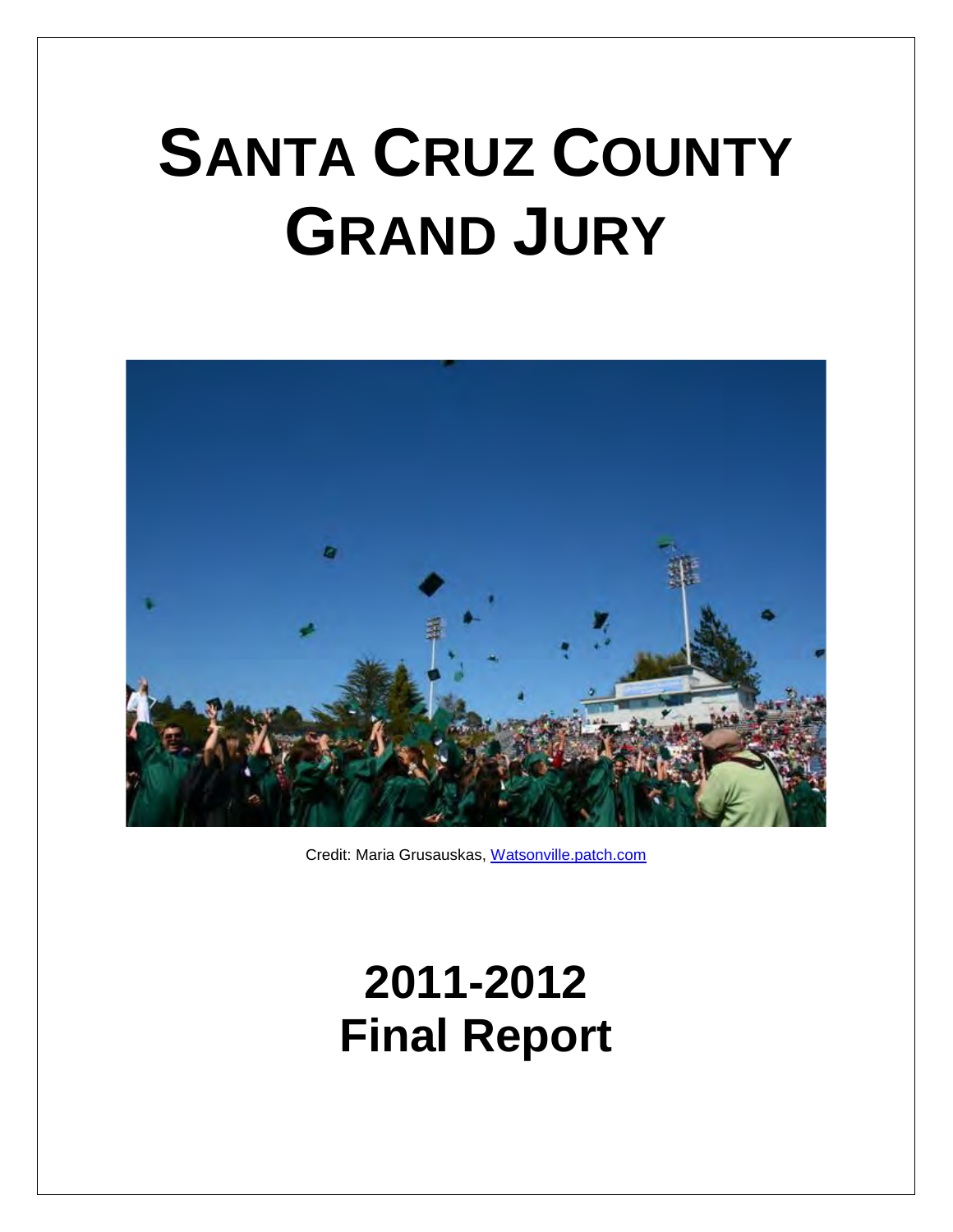On the Cover - Pajaro Valley High School Class of 2012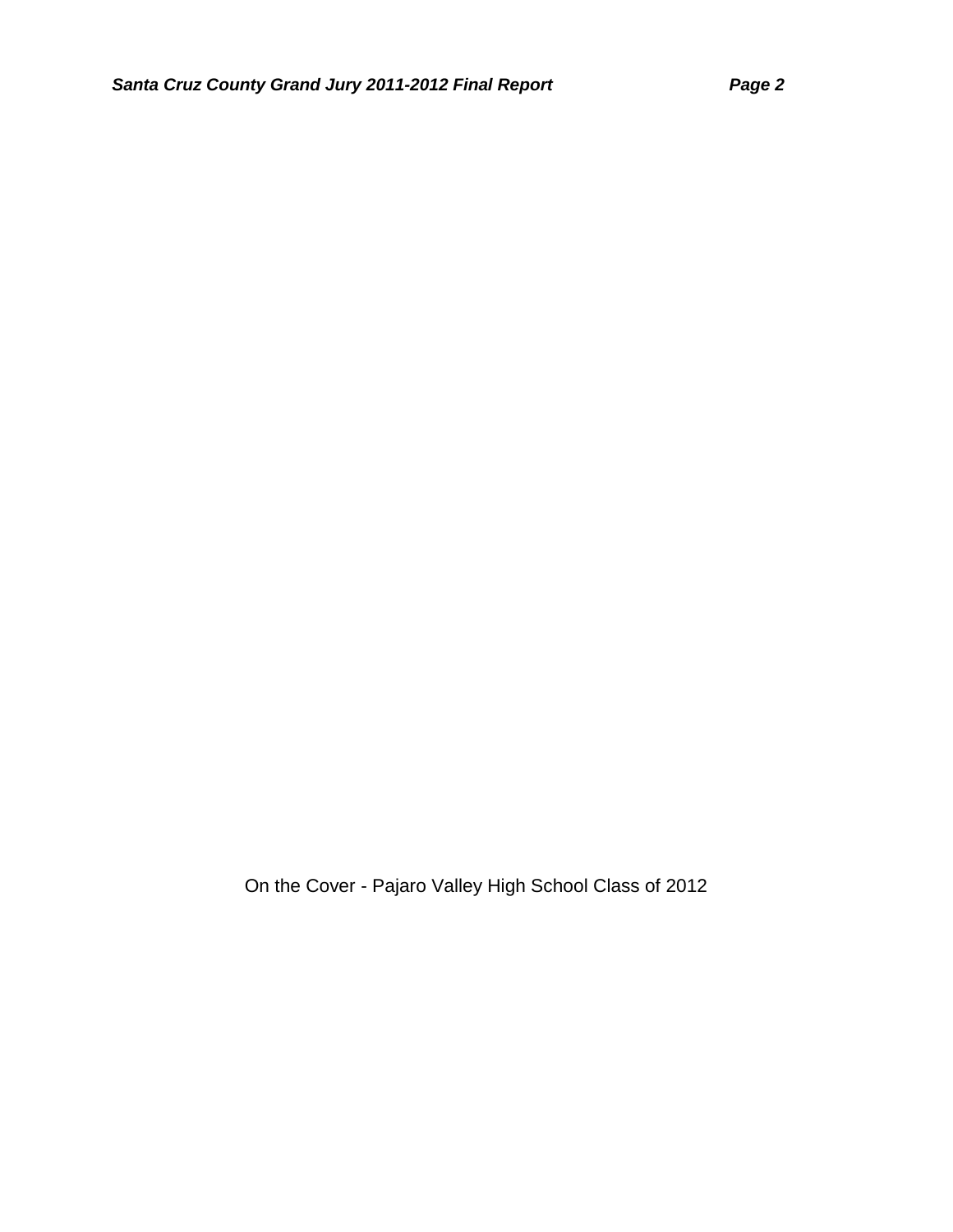

## County of Santa Cruz

**Grand Jury** 701 Ocean Street, Room 318-I Santa Cruz, CA 95060 (831) 454-2099

June 28, 2012

To the Citizens of Santa Cruz County:

We the Grand Jury are 19 citizens who are members of your communities. We serve under mandate of the California Constitution as the most independent investigative body in our county. We are all volunteers, independent of administrators, politicians and legislators. We encourage you, our fellow citizens, to read this report and let your voices be heard. The Carter Center states:

*Democracy depends on a knowledgeable citizenry whose access to a range of information enables them to participate more fully in public life, help determine priorities for public spending, receive equal access to justice, and hold their public officials accountable.* 

In this report we endeavor to provide you, the citizens, with knowledge and information regarding various aspects of government, which we have analyzed and examined during the course of this year.

Given the current lack of civility and transparency in our nation's political discourse, we hope this report will become a catalyst for more collaboration between government and the citizens of our cities, county and other governmental agencies. As citizens we need to require this of our public servants, and also to require accountability by government of our limited resources. Government and the citizens of Santa Cruz County have a shared responsibility to provide the best services to all our citizens.

We ask that those who are required to respond to our Findings and Recommendations do so with information and thoughtful solutions to the issues of governance, and not merely in a technical manner. We truly believe that good governance is a collaborative effort between government and the citizenry.

I have been privileged to work with 18 other citizens during the past year, who have devoted many hours of their personal time to analyze local government and agencies. This report is the result of their hard work.

We thank all the people throughout the county who cooperated with our investigations and provided much of the information provided in this report. As citizens of the county, you should know that all these people are working on your behalf, with your best interests in mind.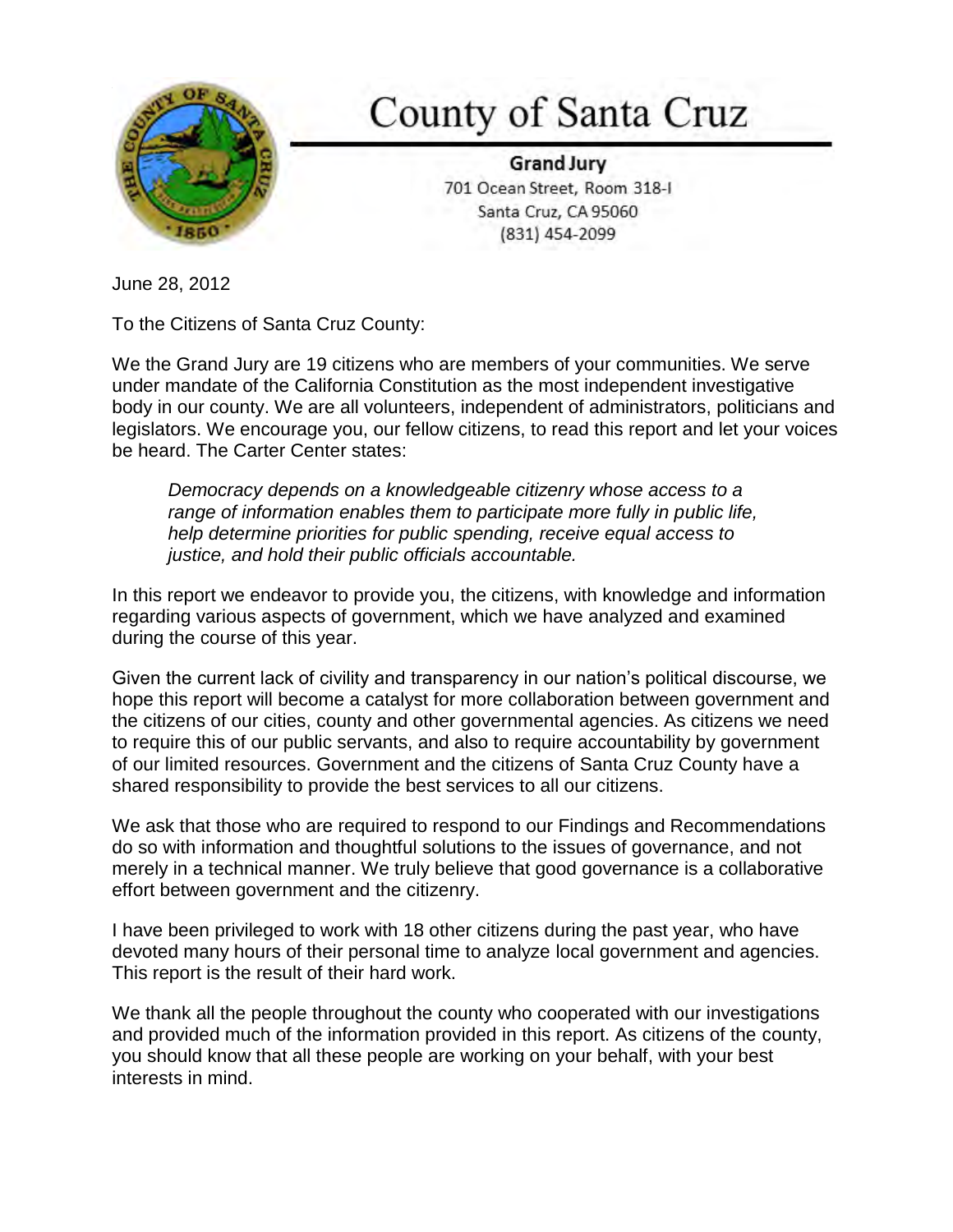#### *Santa Cruz County Grand Jury 2011-2012 Final Report Page 4*

We also thank our statutory advisors: The Honorable Timothy Volkmann, Presiding Judge, Chief Deputy County Counsel Rahn Garcia, and District Attorney Bob Lee. Their guidance and thoughtful responses to our inquiries were instrumental to our investigations.

On behalf of all the members of the 2011-2012 Santa Cruz County Grand Jury, I am proud to present the Final Report for 2011-2012.

Respectfully,

Rente

Jay R. Leite

Foreperson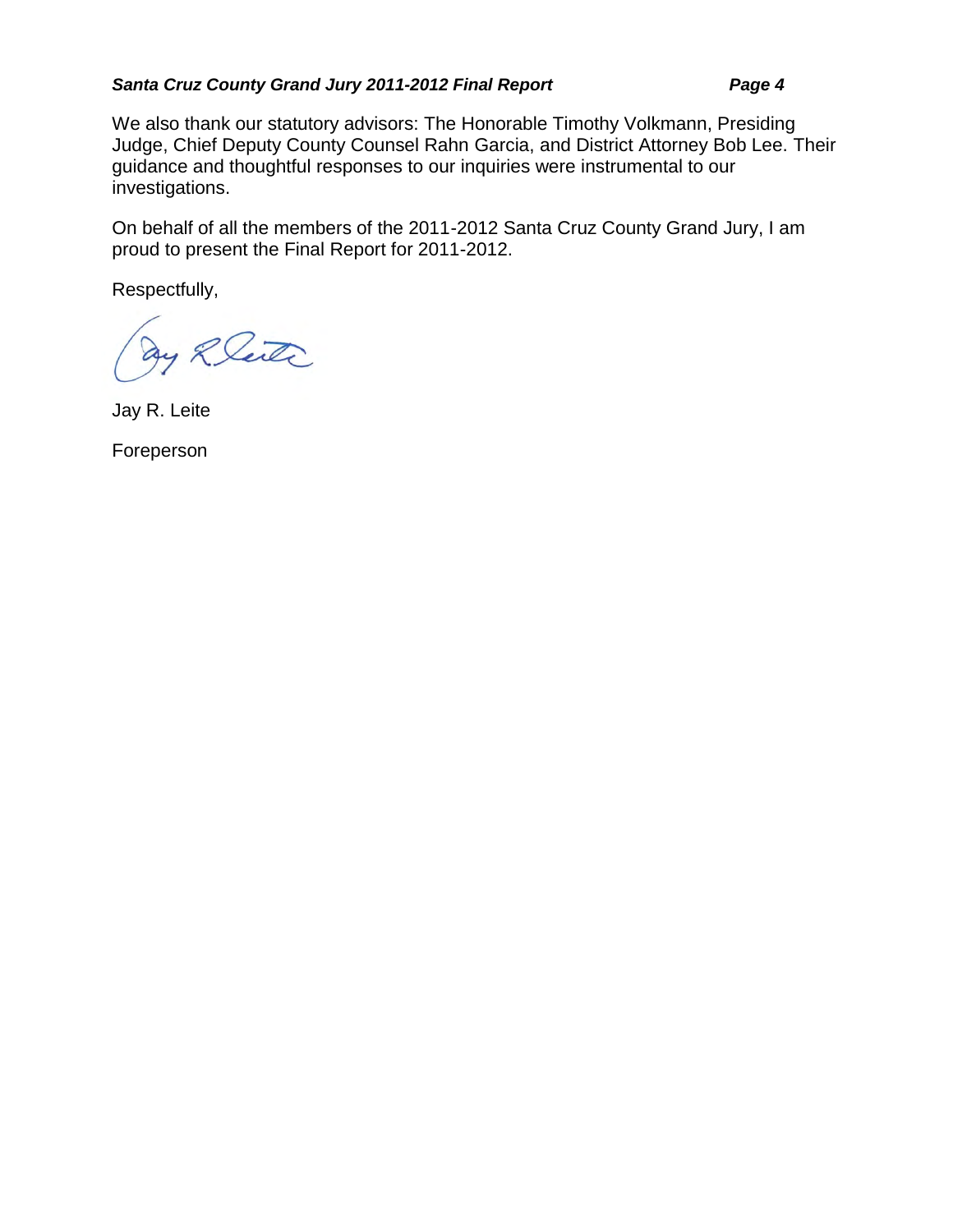## **Table of Contents**

| Treasurer-Tax Collector & Sheriff's Office Responses |  |
|------------------------------------------------------|--|
| RTC, County & PVUSD Responses                        |  |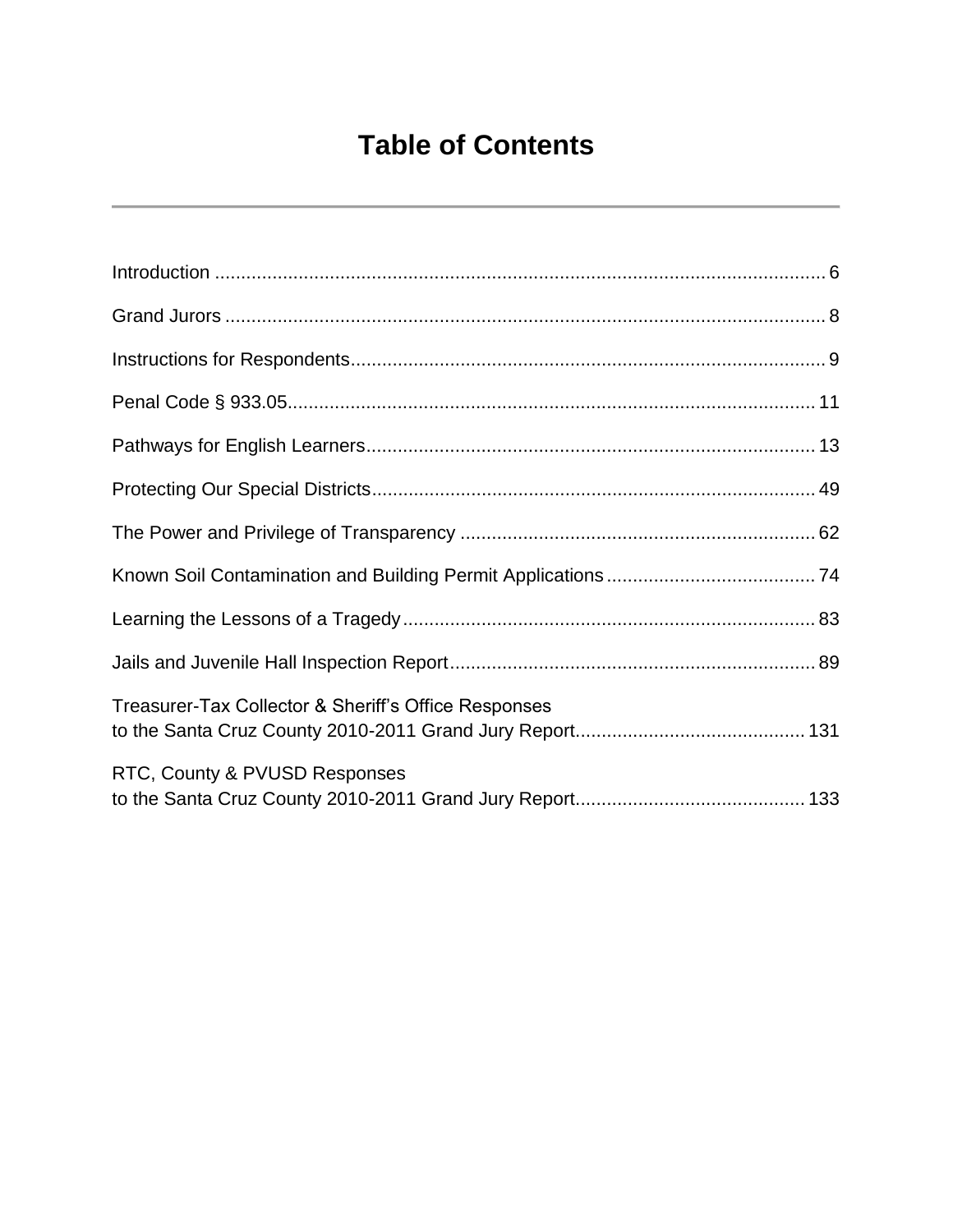## **Introduction**

Each year, 19 jurors are empaneled through a combination of random selection and personal interviews to serve for one year, typically from July 1 through June 30, on the Santa Cruz County Grand Jury. These jurors are your neighbors, serving on your behalf, as independent watchdogs over local government.

The grand jury concept dates back to the Norman conquest of England in the eleventh century. In the United States, the Massachusetts Bay Colony impaneled the first grand jury in about 1635 to consider instances of murder, robbery, and wife beating. Both the U. S. Constitution's Fifth Amendment and the California Constitution call for grand juries, and they were established throughout California during the early years of statehood. Now each of the 58 counties in this state impanels a grand jury.

Although most people think a grand jury only considers whether a crime has been committed and whether a certain person should be charged with that crime and required to stand trial, the grand jury in Santa Cruz County, as in all California counties, is an investigative body with three primary functions:

- Examination of all aspects of county government, city government, and special districts to ensure that those who govern are honest and efficient; and that local government funds are being spent appropriately
- Investigation of complaints filed by citizens
- Inspection or investigation of the management and condition of all public prisons within the county

The grand jury submits a final report of its findings and recommendations before the end of its term to the Presiding Judge of the Superior Court. Government officials and agencies to which the recommendations are directed are required to respond to the details in the report within 60 or 90 days. The report and the responses are available to the public at the grand jury website. However, while the reports are public, all investigations and interviews are kept secret, and the jury's records may not be inspected or subpoenaed.

Citizens may submit complaints directly to the grand jury requesting it to investigate what they perceive as mistreatment by officials or suspicions of governmental misconduct or inefficiencies. The jury is not a consumer complaint agency but uses complaints to identify policies and procedures that might need improvement. While the grand jury cannot investigate every complaint, each one is considered carefully and treated confidentially. The ultimate goal of the grand jury is to improve government in the county and to make public officials responsive to the people.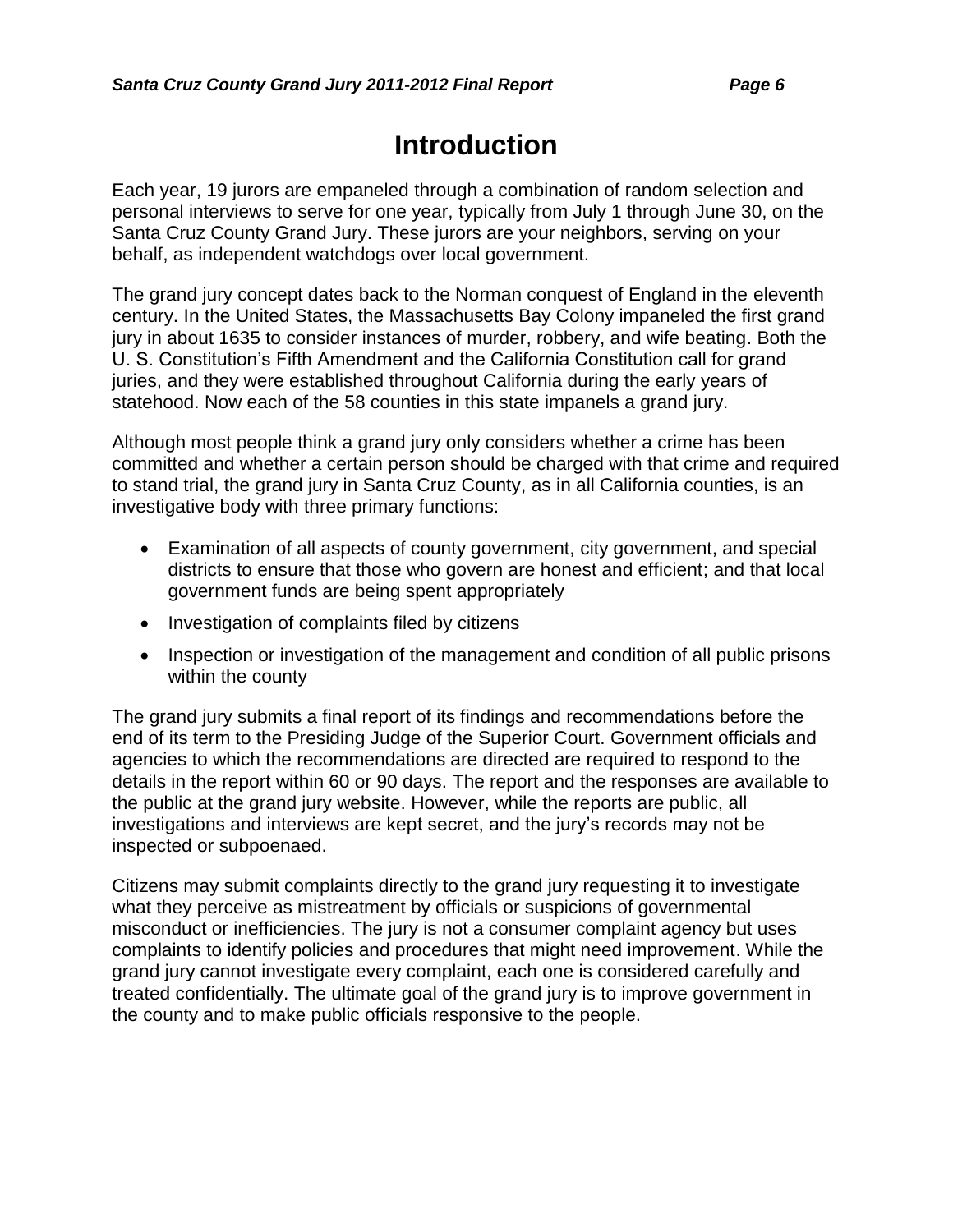Additional information about the grand jury, and complaint forms, are available at the address and website below:

Santa Cruz County Grand Jury 701 Ocean Street, Room 318-I Santa Cruz, CA 95060

Telephone: 831-454-2099 Fax: 831-454-3387

grandjury@co.santa-cruz.ca.us http://www.co.santa-cruz.ca.us/grandjury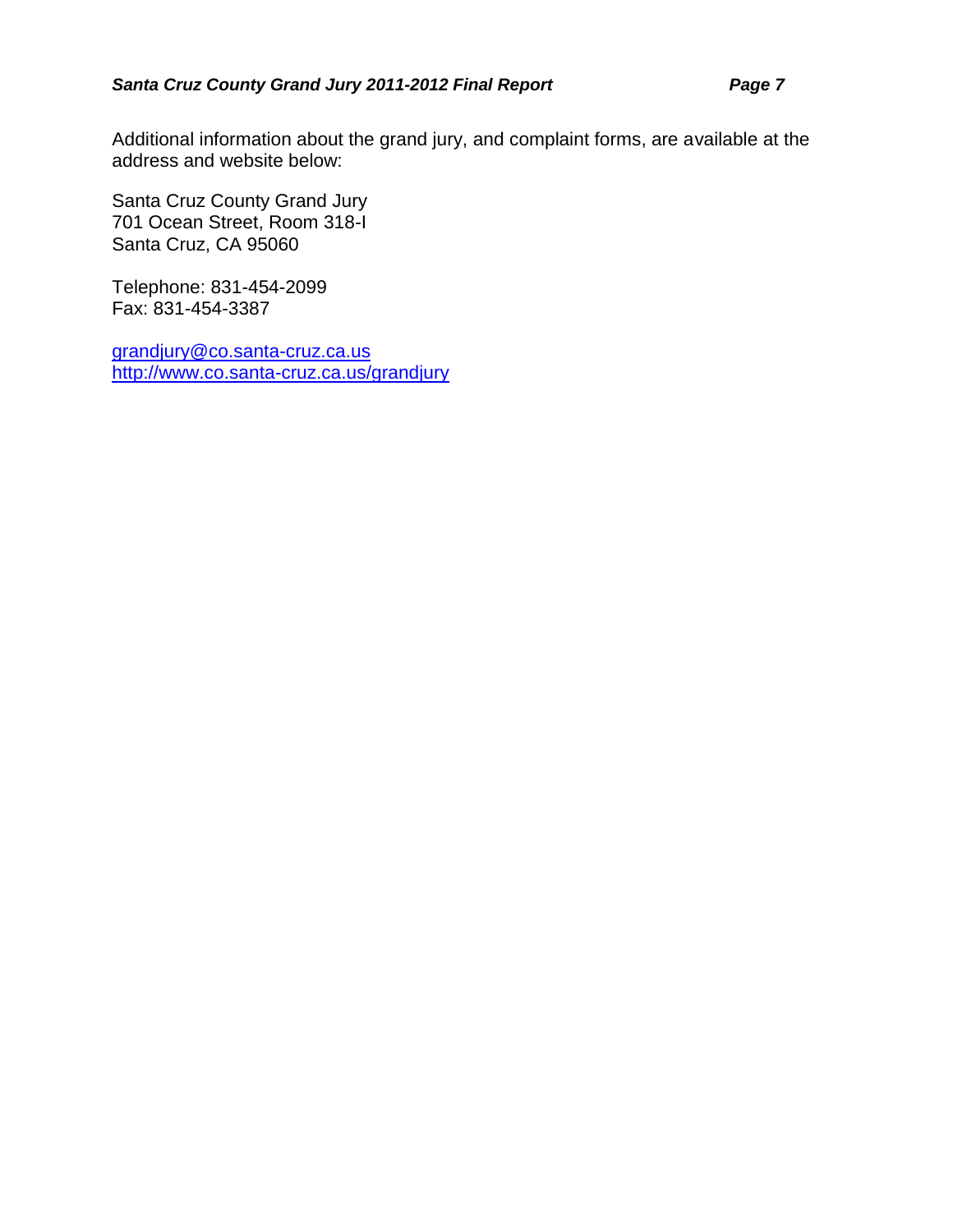

### **Grand Jurors**

#### **Santa Cruz County 2011-2012 Grand Jury**

**Front row:** Midge Ralston, Colleen Tiffin, KC Cleary, Suzanne McLean **Second row:** Wendi Eggleston, Jim Kerr, Darrell Musick **Third row**: Jeanne Greatorex, Barbara Brown, Rich Simms, Jay Leite, Gary Montrezza, Erik Zinn **Not pictured**: Tom Fox, Pat Goslin, Teri Hernandez, Lise Peterson, Jay Stoffer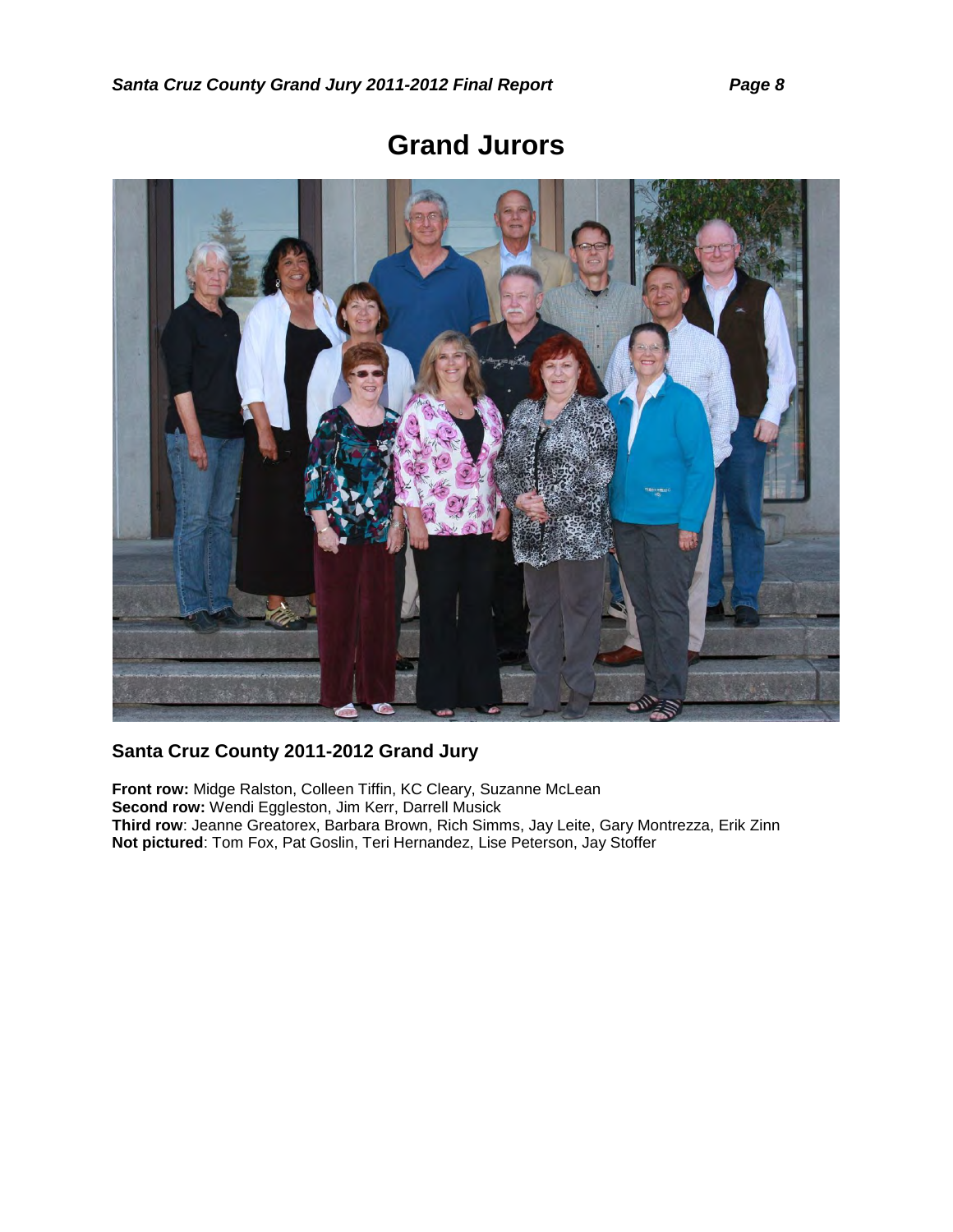## **Instructions for Respondents**

California law PC § 933.05 requires that those responding to the Grand Jury report must provide a response for each individual finding and recommendation within a report, not a generalized response to the entire report. Explanations for disagreements and timeframes for future implementation or analysis must be provided. Please follow the format below when preparing your response.

#### **Response Format**

- 1. Find the Responses Required table that appears near the end of the report. Look for the row with the name of the entity you represent and then respond to the Findings and/or Recommendations listed in that row using the custom form provided to you.
- 2. For Findings, indicate one of the following responses and provide the required additional information:
	- AGREE with the Finding,
	- PARTIALLY AGREE or PARTIALLY DISAGREE with the Finding and specify the portion of the Finding that is disputed and include an explanation of the reasons therefor, or
	- DISAGREE with the Finding and provide an explanation of the reasons therefor.
- 3. For Recommendations select one of the following actions and provide the required additional information:
	- HAS BEEN IMPLEMENTED, with a summary regarding the implemented action,
	- HAS NOT YET BEEN IMPLEMENTED BUT WILL BE IMPLEMENTED IN THE FUTURE, with a timeframe or expected date for implementation,
	- REQUIRES FURTHER ANALYSIS, with an explanation and the scope and parameters of an analysis or study, and a timeframe for that analysis or study; this timeframe shall not exceed six months from the date of publication of the grand jury report,
	- WILL NOT BE IMPLEMENTED because it is not warranted or is not reasonable, with an explanation therefor.

If you have questions about the response report, please contact the Grand Jury by calling 831-454-2099 or by sending an e-mail to grandjury@co.santa-cruz.ca.us.

#### **How and Where to Respond**

1. Please use the electronic Adobe PDF Response Form provided to you for your responses. There is one form page provided for each Finding and Recommendation. Be sure to save any changes you make to the form.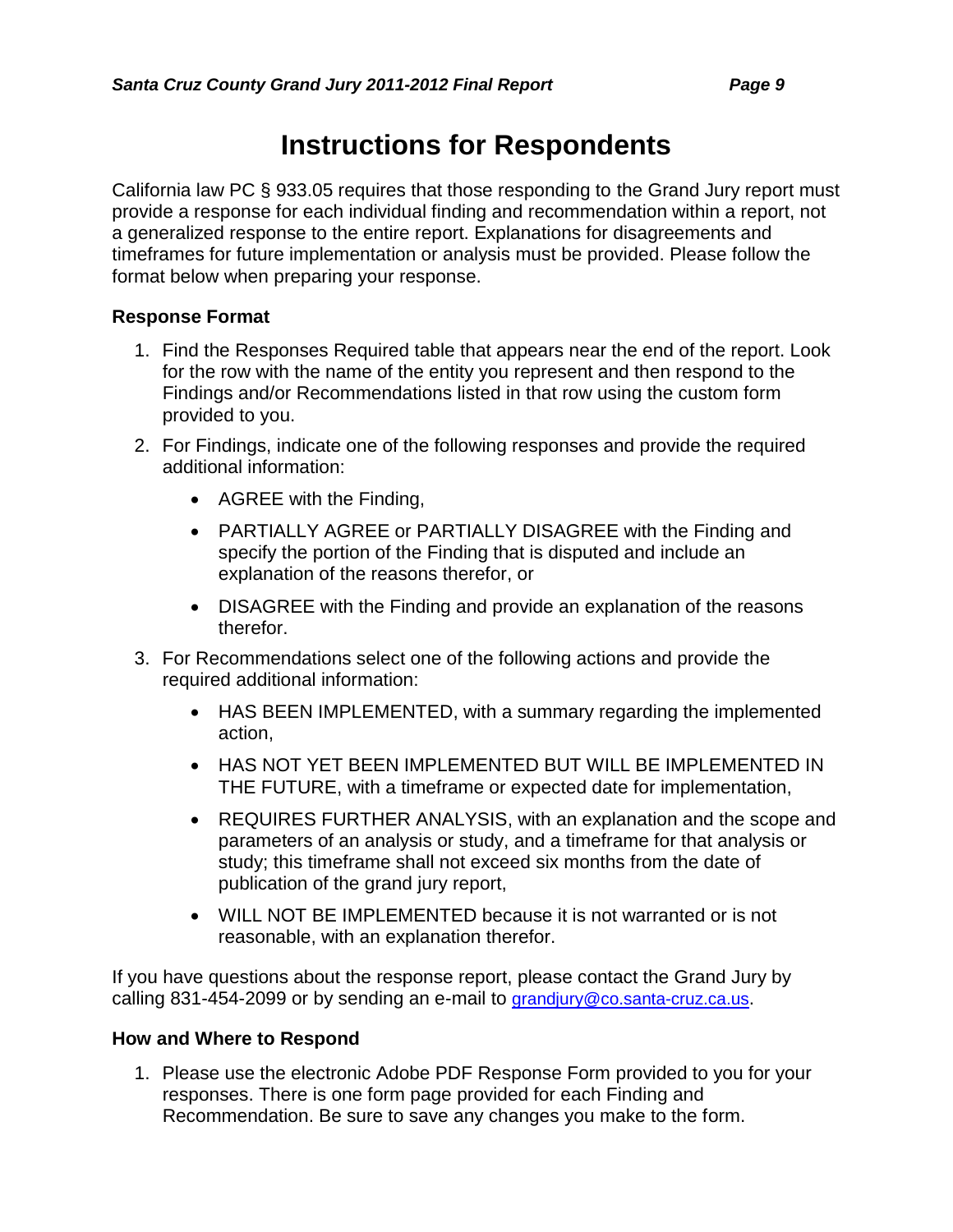2. Print and send a hard copy of the finished Adobe PDF Response Form to:

The Honorable Judge Timothy Volkmann Santa Cruz Superior Court 701 Ocean Street Santa Cruz, CA 95060

3. Send the electronic version of the Adobe PDF Response Form via e-mail to the Grand Jury at grandjury@co.santa-cruz.ca.us.

#### **Due Dates**

Elected officials or administrators are required to respond within 60 days of the publication of the Grand Jury report. Responses by the governing body of any public entity are required within 90 days.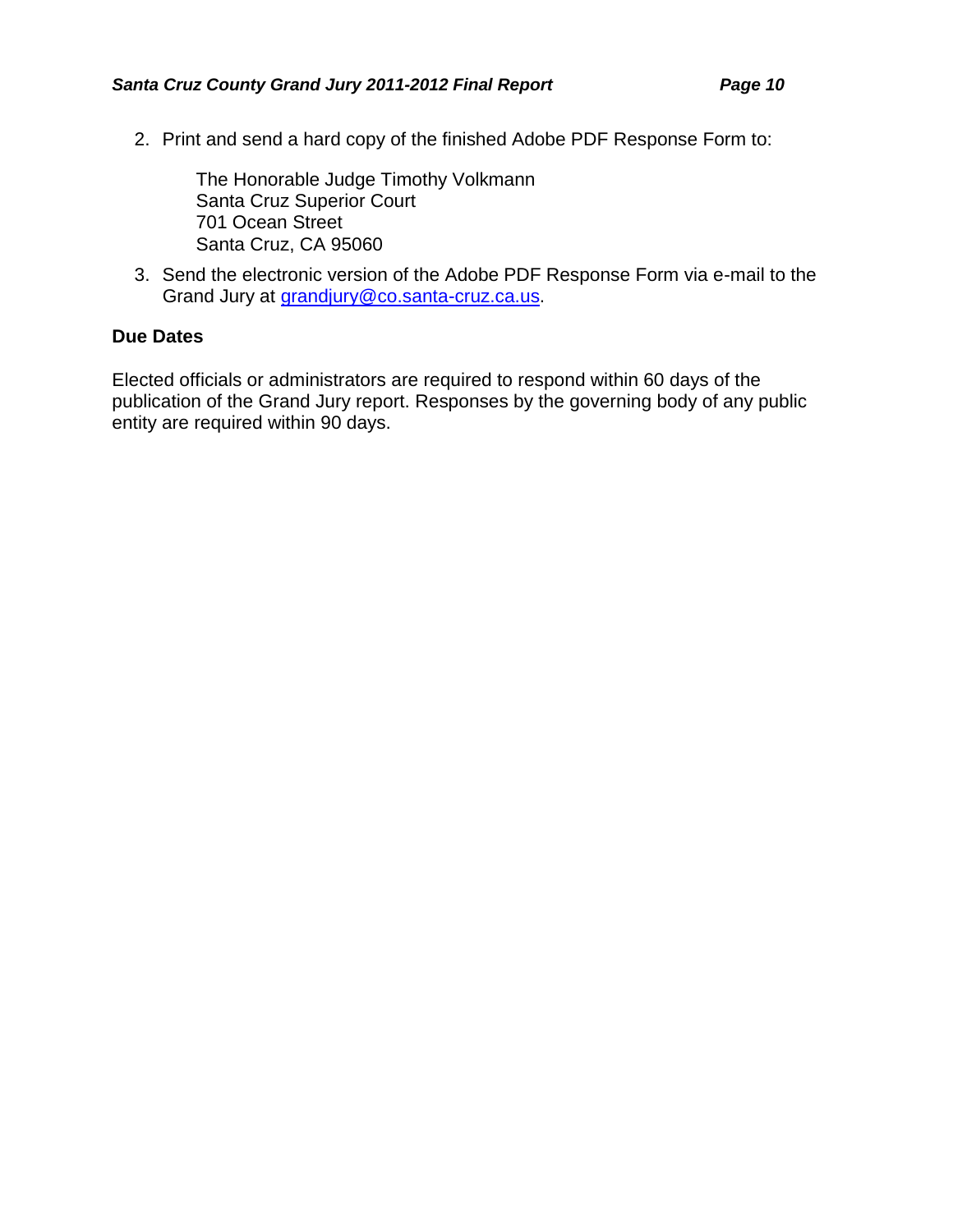## **Penal Code § 933.05**

- 1. For purposes of subdivision (b) of § 933, as to each Grand Jury finding, the responding person or entity shall indicate one of the following:
	- a. the respondent agrees with the finding,
	- b. the respondent disagrees wholly or partially with the finding, in which case the response shall specify the portion of the finding that is disputed and shall include an explanation of the reasons therefor.
- 2. For purposes of subdivision (b) of § 933, as to each Grand Jury recommendation, the responding person shall report one of the following actions:
	- a. the recommendation has been implemented, with a summary regarding the implemented action,
	- b. the recommendation has not yet been implemented but will be implemented in the future, with a timeframe for implementation,
	- c. the recommendation requires further analysis, with an explanation and the scope and parameters of an analysis or study, and a timeframe for the matter to be prepared for discussion by the officer or director of the agency or department being investigated or reviewed, including the governing body of the public agency when applicable. This timeframe shall not exceed six months from the date of publication of the Grand Jury report, or
	- d. the recommendation will not be implemented because it is not warranted or is not reasonable, with an explanation therefor.
- 3. However, if a finding or recommendation of the Grand Jury addresses budgetary or personnel matters of a county department headed by an elected officer, both the department head and the Board of Supervisors shall respond if requested by the Grand Jury, but the response of the Board of Supervisors shall address only those budgetary or personnel matters over which it has some decision-making authority. The response of the elected department head shall address all aspects of the findings or recommendations affecting his or her department.
- 4. A Grand Jury may request a subject person or entity to come before the Grand Jury for the purpose of reading and discussing the findings of the Grand Jury report that relates to that person or entity in order to verify the accuracy of the findings prior to their release.
- 5. During an investigation, the Grand Jury shall meet with the subject of that investigation regarding that investigation unless the court, either on its own determination or upon request of the foreperson of the Grand Jury, determines that such a meeting would be detrimental.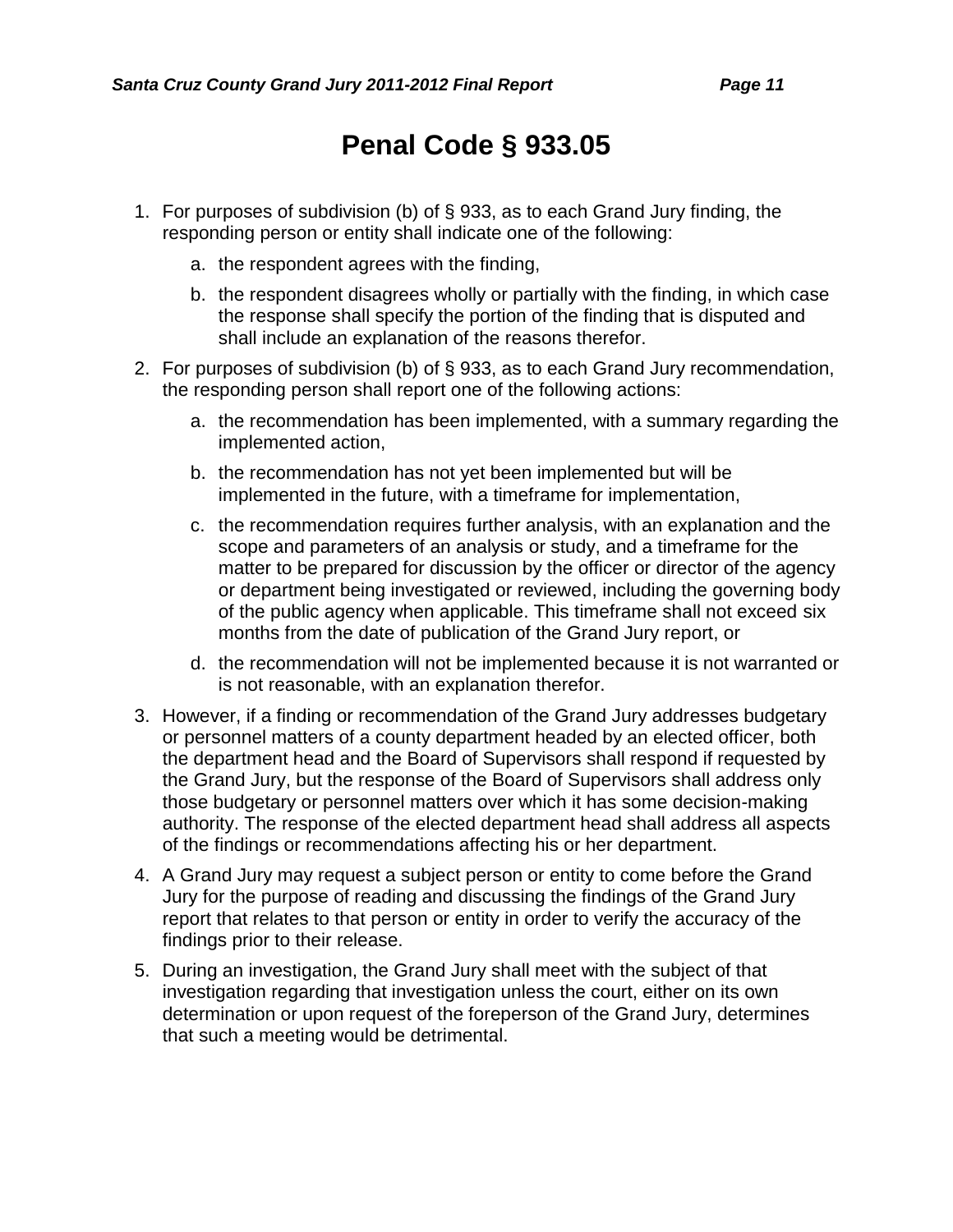6. A Grand Jury shall provide to the affected agency a copy of the portion of the Grand Jury report relating to that person or entity two working days prior to its public release and after the approval of the presiding judge. No officer, agency, department or governing body of a public agency shall disclose any contents of the report prior to the public release of the final report.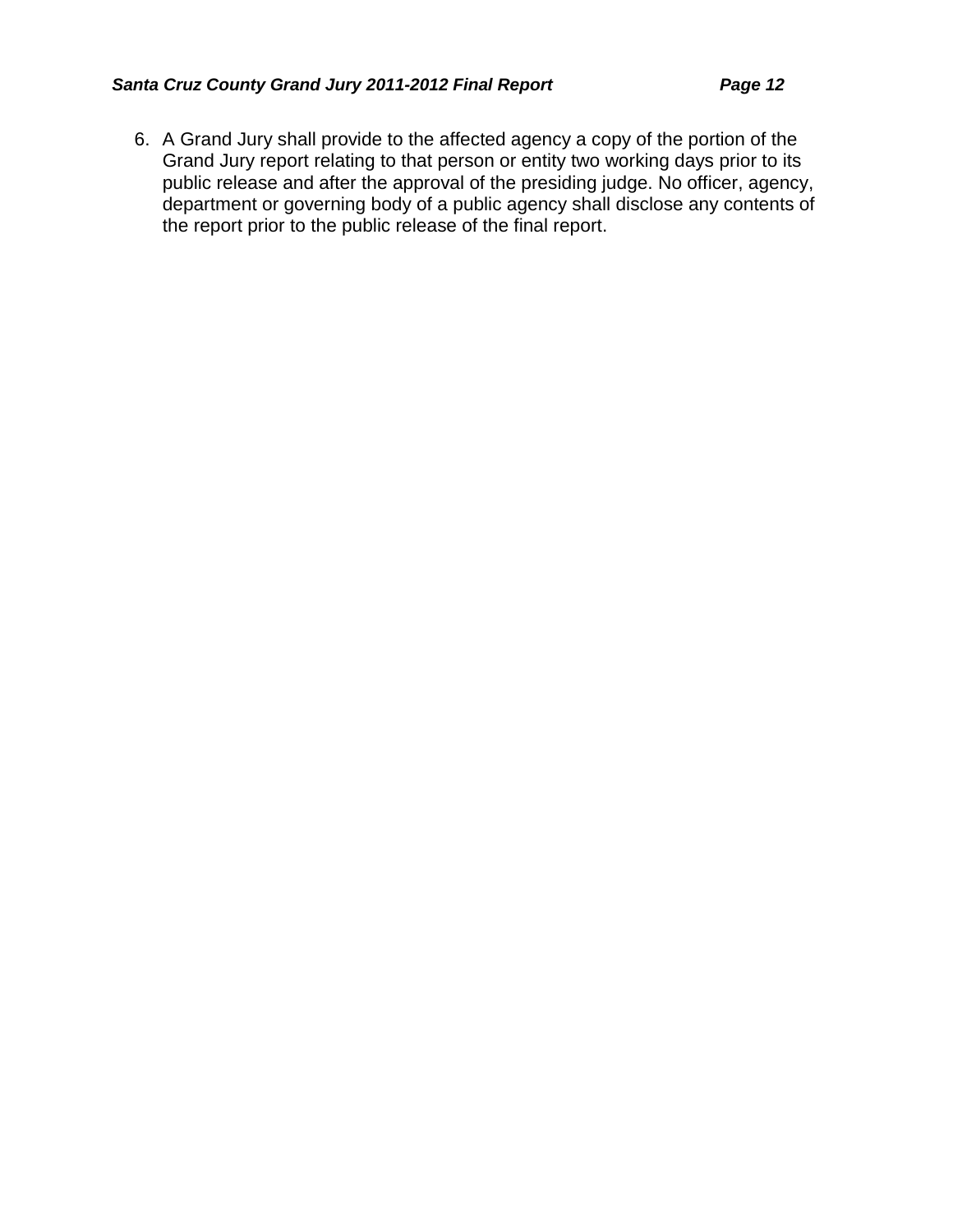## **Protecting Our Special Districts**

Is There Any Oversight?

#### **Summary**

The absence of strong leadership to address the difficulties of a special water district in crisis exposes citizens to risk, and foreshadows potential problems for other special districts in the future. Using the Lompico County Water District's (LCWD) troubled history as a backdrop, the Grand Jury explored the boundaries and scope of oversight for independent special districts in Santa Cruz County. Good stewardship of water resources requires increasingly greater cooperation and transparency among multiple affected agencies. As a result, there is a growing need for clear procedures and proactive leadership for all agencies involved.

Santa Cruz County has special districts for water, fire, cemeteries, parks and recreation, as well as many other services. Initially, special districts were independent government agencies, subject only to state and local laws, until the California State Legislature created Local Agency Formation Commissions (LAFCOs) in 1963. Since then, new special districts and expanded spheres of influence are created through a LAFCO application process. The governing structure of most special districts, such as LCWD, actually predates the creation of LAFCO.

Independent special districts are governed by their own elected boards of directors. These boards annually report their financial statements to the California State Controller's Office, contract out for independent yearly audits and, in the case of an independent special water district, periodically send water samples to the California Department of Public Health. While such reports are routinely submitted to the appropriate agencies, the financial and governance information filed may be inadequate, not reviewed, or not acted upon. Even when followed by a succession of citizen complaints, in cases like LCWD, critical reports and financial documents seem to be ignored by all the agencies charged with oversight.

Whenever there is unsatisfactory governance or poor financial management, citizens of the district may use regular board elections to elect new directors, or may recall individual directors. If issues persist, however, the problem-solving process is ambiguous and unstructured, with no external agency taking responsibility. When county officials and LAFCO allow a special district to founder, the cost of the failure falls back on county taxpayers, who must eventually shoulder the burden of debt.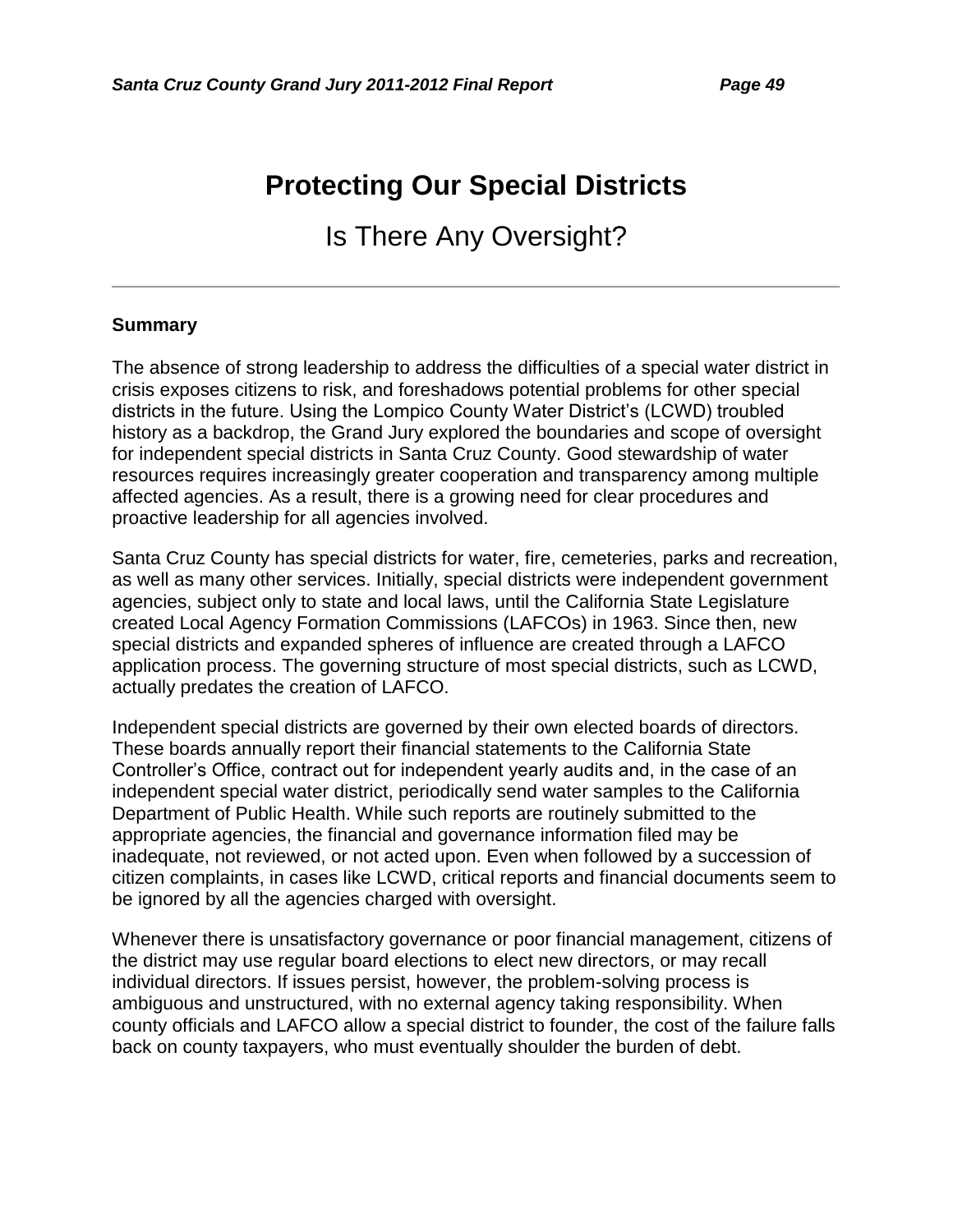#### **Background**

The 2009-2010 Grand Jury conducted an extensive investigation of the Lompico County Water District, and recommended that LAFCO and San Lorenzo Valley Water District (SLVWD) intervene to prevent LCWD from bankruptcy and collapse.  $[1]$  For well over six years, Santa Cruz County residents living in the Lompico area have complained about the LCWD's irresponsible management, poor adherence to sound governance practices, and degraded infrastructure. These complaints have largely been ignored by LAFCO and the Board of Supervisors.

The LCWD is now financially vulnerable, due to the lack of significant assistance or intervention. This inaction has resulted in a shortfall of an estimated \$2.5 to \$3 million needed for essential repairs to the deteriorating infrastructure.<sup>[2]</sup> Recent, but insufficient, efforts to help the district include emergency technical assistance from the SLVWD and short-term cash flow assistance and payroll services from the County.

#### **Scope**

The Grand Jury's investigation sought to determine how the operation of LCWD could reach this point without triggering corrective action by the citizens, the water board, or the County. We also sought to discern where early intervention might have come from, and how it might have helped the LCWD and its residents. We asked ourselves the following questions to help guide our investigation:

- What jurisdictional boundaries and agreements exist to protect both county and district residents in the event of a special district failure?
- What evidence revealed in existing reports and procedures could have alerted someone early on that problems existed, and are these reports and procedures adequate?
- Is there a system in place to adequately respond to a special district under stress *before* it fails?

We explored what countywide protocols and shared responsibilities exist to prevent the failure of other independent special districts. Similarly, we tried to determine the limits to the autonomy of a special district, so that signs of trouble could be detected early, and assistance provided in a timely manner. We tried to determine what it would take to protect community residents and the County from a similar liability in the future.

#### **Investigation**

Our investigation started with a review of the 2009-2010 Grand Jury Report on the LCWD and the responses received. We examined state and county regulations specific to independent special districts, and jurisdictional agreements and understandings between Santa Cruz County, LAFCO, LCWD, and residents within the LCWD. We also examined documents regarding the fates of other troubled water districts, and reviewed the citizen guides about special districts published by the state.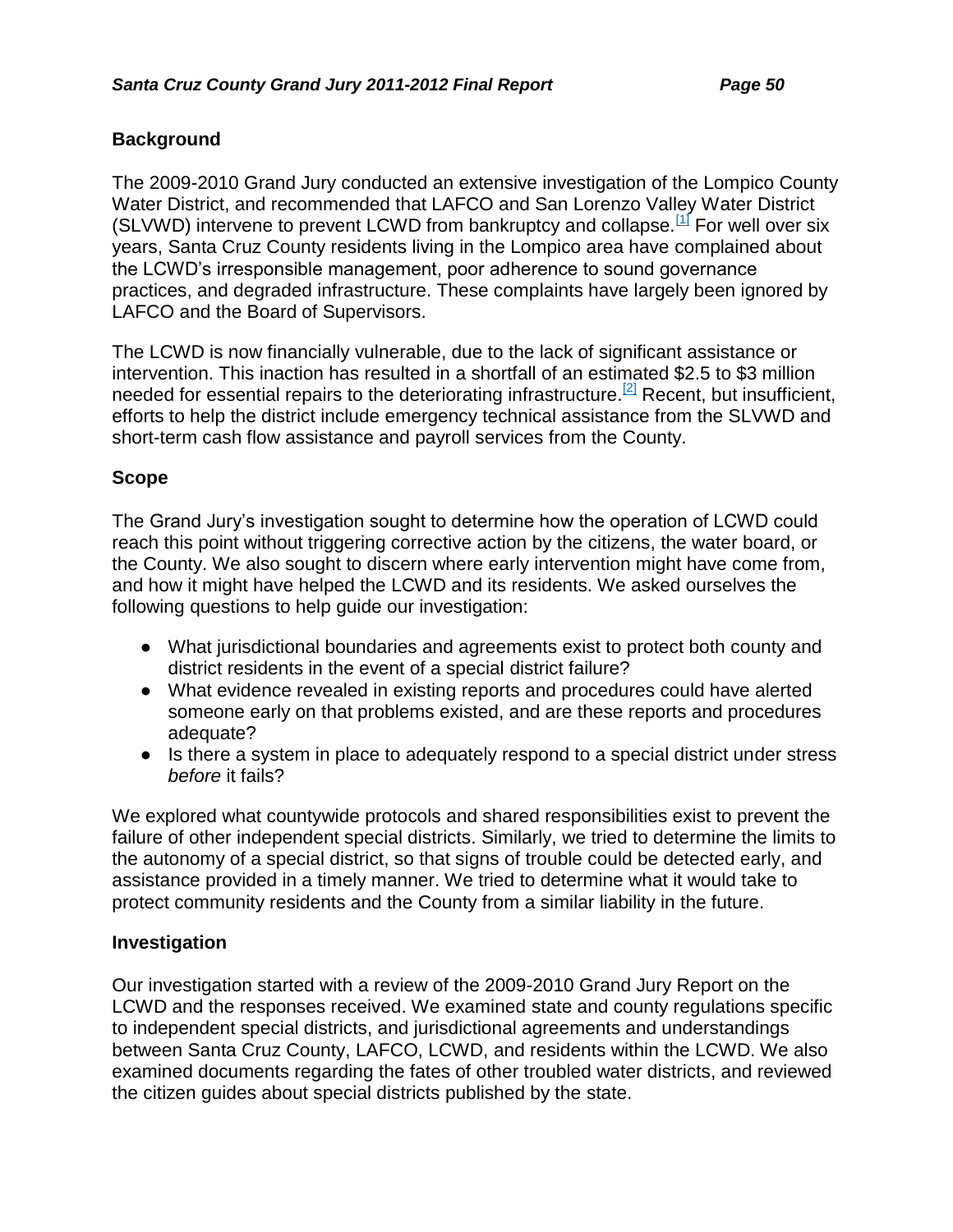Next, we met with individuals we believed could best understand and describe the situation in Santa Cruz County regarding current jurisdictional boundaries. We interviewed several county department heads and a County Supervisor, LAFCO staff and a Commissioner, water district supervisors and board members, a state water official, and numerous residents. During our investigation, we asked them to outline their understanding of pertinent ordinances, codes, and best practices, in the event of a special district's failure. We also asked them to contemplate LCWD's potential failure in light of the uncertain economic climate, and what could be done to prevent similar failures in the future.

#### *Shared Governance*

Residents of an independent special district have unique influence related to governance, because a district is an autonomous legal entity. Generally, elected or appointed board members are responsible for the health and proper functioning of the district. Their responsibilities include adopting and approving policies and procedures, providing budgetary oversight, and hiring and evaluating management. The board is charged with monitoring the overall performance and effectiveness of operations to ensure the future health and sustainability of the district's water supply.<sup>[3]</sup>

LCWD's board members have admitted that they failed to do these things properly in the past.<sup>[1]</sup> Citizens have the option of electing new board members, recalling individual board members, or, as a last resort, taking legal action. Lompico residents eventually chose to elect new board members, but as of April 2012, there was no consensus within the Lompico community on how to move forward.

The requirements for efficient operation of a water district are stringent, demanding a level of expertise the ordinary citizen may not possess. However, citizens can become educated to their roles and responsibilities, and training programs are available for this purpose. Part of that education includes understanding the roles of other agencies in shared governance.

#### *Water Resource Issues*

Water system management requires cooperation and transparency amongst multiple agencies. This calls for clear procedures and effective leadership. External agencies should be available to assist special districts when help is needed.

The Grand Jury interviewed an official of the California Department of Public Health (CDPH),  $[4]$  who explained the Department's duties to oversee water quality and distribution of water in systems of LCWD's size (499 connections). The State delegates oversight of the small and medium-sized systems (5 to 199 connections) to the Environmental Health Services Division of the County Health Services Agency. We interviewed representatives of this division as well.

The CDPH conducts inspections of physical plant and equipment, samples water for pathogens, and tests for contaminants, at specified intervals. There is no single trigger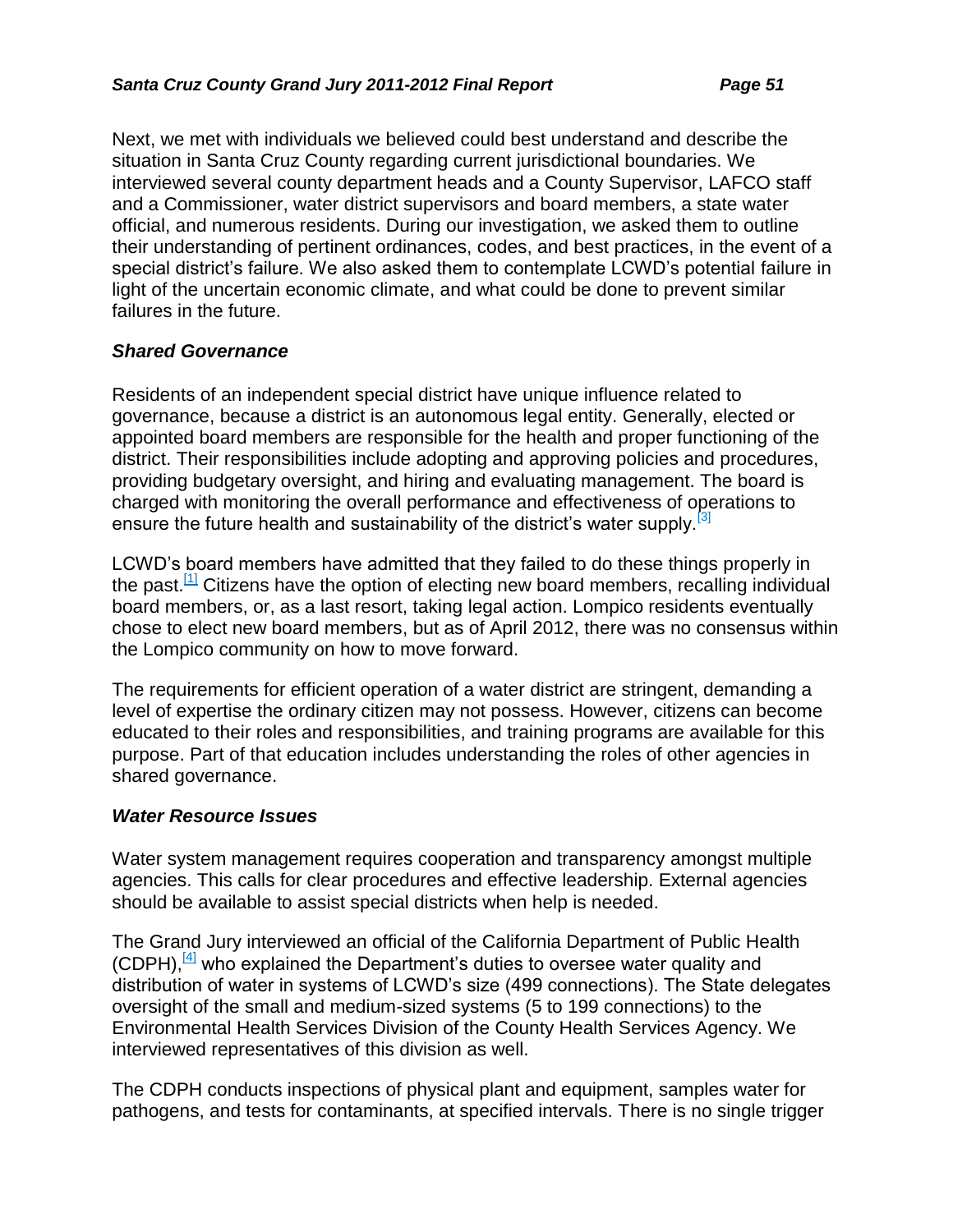point for CDPH to take action. Only if a water district falls out of compliance with state and federal laws, is CDPH required and empowered to do anything.  $[4]$  As of March 2012, no water district in the county, including Lompico, was found to be out of compliance.

However, water resource issues are not restricted only to those found by CDPH inspections. Historically, there have been several other problems with water management in Lompico. For example, a landslide took out a portion of the main water line loop on Lake Boulevard in 2006.<sup>[5]</sup> The Lompico landslide and maintenance problems of 2006 should have been resolved by the LCWD Board of Directors, but they disagreed over how to finance the repairs.<sup>[5]</sup>

#### *The aftermath of the 2006 landslide was a clear signal the district was in trouble.*

#### *Financial Oversight*

Water district revenues come from customer water bill payments, as well as a percentage of property taxes refunded to the water district by the State. Even before the landslide occurred, LCWD was struggling to pay operating costs, and had no capital improvement plan or reserve fund.<sup>[1]</sup> The water district's financial situation was made worse by an ever-increasing need to repair or replace worn-out equipment and facilities.<sup>[1]</sup> The 2009-2010 Grand Jury report stated that LCWD's financial structure was in worse shape than its physical water system. Five years of deficit spending put LCWD on the verge of bankruptcy. $[1]$ 

The County Auditor-Controller's office offered assistance when they were alerted to LCWD's financial difficulties. Other Auditor-Controllers in California also assist smaller special districts.<sup>[6]</sup> Special districts are required to file an audited annual financial statement to the State Controller's office, with copies to the County Auditor-Controller's office, for purposes of verifying that district finances have been independently audited and reviewed for problems. LCWD failed to submit their audited financials for the year 2008.<sup>[1]</sup> They were not completed until July 1, 2009. At that time, at the request of the LCWD Board of Directors, the County Auditor-Controller's office took over paying the district bills and payroll. $\Box$ 

In addition to the independent audit, special districts are required to submit an "Annual Report of Financial Transactions<sup>"[8]</sup> in electronic form to the State Controller within 90 days after the end of each fiscal year. This information becomes part of a larger database available to consultants, other agencies, and the public. LCWD missed the deadline in October 2009, and was fined \$5,000 by the State Controller.<sup>[1]</sup> Again, the County Auditor-Controller's office stated they provided assistance and were able to help get the report filed and the fine rescinded.

The County extended "dry period financing" to LCWD when district funds became inadequate to cover expenses for a limited period during fiscal year 2010. The process requires the district's board to pass a resolution to apply for dry period financing. The request is passed to the County Auditor-Controller's office and then submitted to the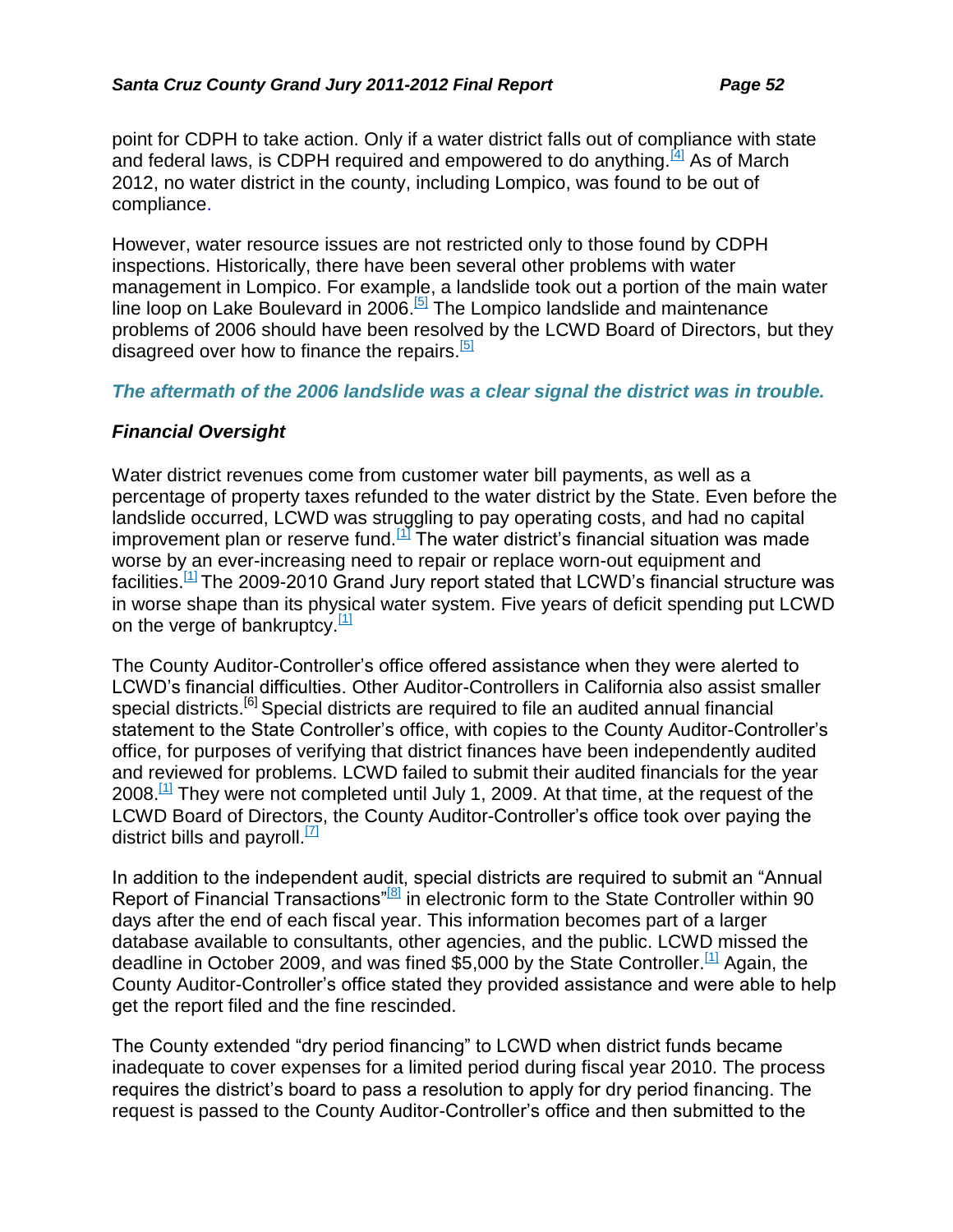County Board of Supervisors for approval. Although this financing method is frequently used by school districts, it is seldom done for special districts.<sup>[9]</sup>

#### *The request for "dry period financing" for a special district should have alerted the County Board of Supervisors that the district was in trouble.*

#### *LAFCO's Role in Shared Governance*

One of LAFCO's primary responsibilities is to review ways to organize, evaluate, and streamline the boundaries of cities and special districts.<sup>[10]</sup> This led us to believe that LAFCO also might be able to assist special districts in trouble. We therefore interviewed members of LAFCO staff and a Commissioner, plus a member of the County Board of Supervisors, to discuss their oversight of new and existing water districts.

The Cortese-Knox-Hertzberg Local Government Reorganization Act of 2000 (Hertzberg Act) requires that district services and spheres of influence be reviewed every five years, beginning on or before January 1, 2008.<sup>[10]</sup> The Hertzberg Act further requires LAFCOs to conduct reviews of municipal and district services, and make written determinations regarding such factors as: [10]

- Adequacy of public services, including infrastructure needs or deficiencies
- **●** Financial ability of agencies to provide services
- **●** Opportunities for sharing facilities
- **●** Accountability for community service needs, including government structure and operational efficiencies

Santa Cruz County LAFCO staff informed the Grand Jury that LAFCO is a boundarysetting agency, and defines its responsibilities very narrowly. However, by law, LAFCO has the power to examine operational efficiencies, and the authority to initiate proposals for changes, when deemed necessary. LAFCO jurisdiction includes consolidations, dissolutions, mergers, establishment of subsidiary districts, formation of new districts, and reorganizations, such as annexations of special districts.<sup>[11]</sup>

LAFCO stated that it does have the power to examine the operational efficiencies of districts, independent of the larger five-year review cycle. However, we found disagreement between a LAFCO commissioner and LAFCO staff on this point. One source asserts such reviews may be "proactive" and at the discretion of LAFCO, meaning LAFCO can initiate a review of a single special district and its operations. Another source asserts that reviews are only "reactive," meaning a district must request a review. The question remains why a special district near failure, such as LCWD, would seek out a service review at significant cost to itself, especially if the review would expose possible neglect or incompetence.

Santa Cruz County LAFCO conducted its last service review of LCWD in 2005. The LCWD section was a brief portion of a larger consolidated review of countywide services (including nine water districts) under LAFCO jurisdiction. This review was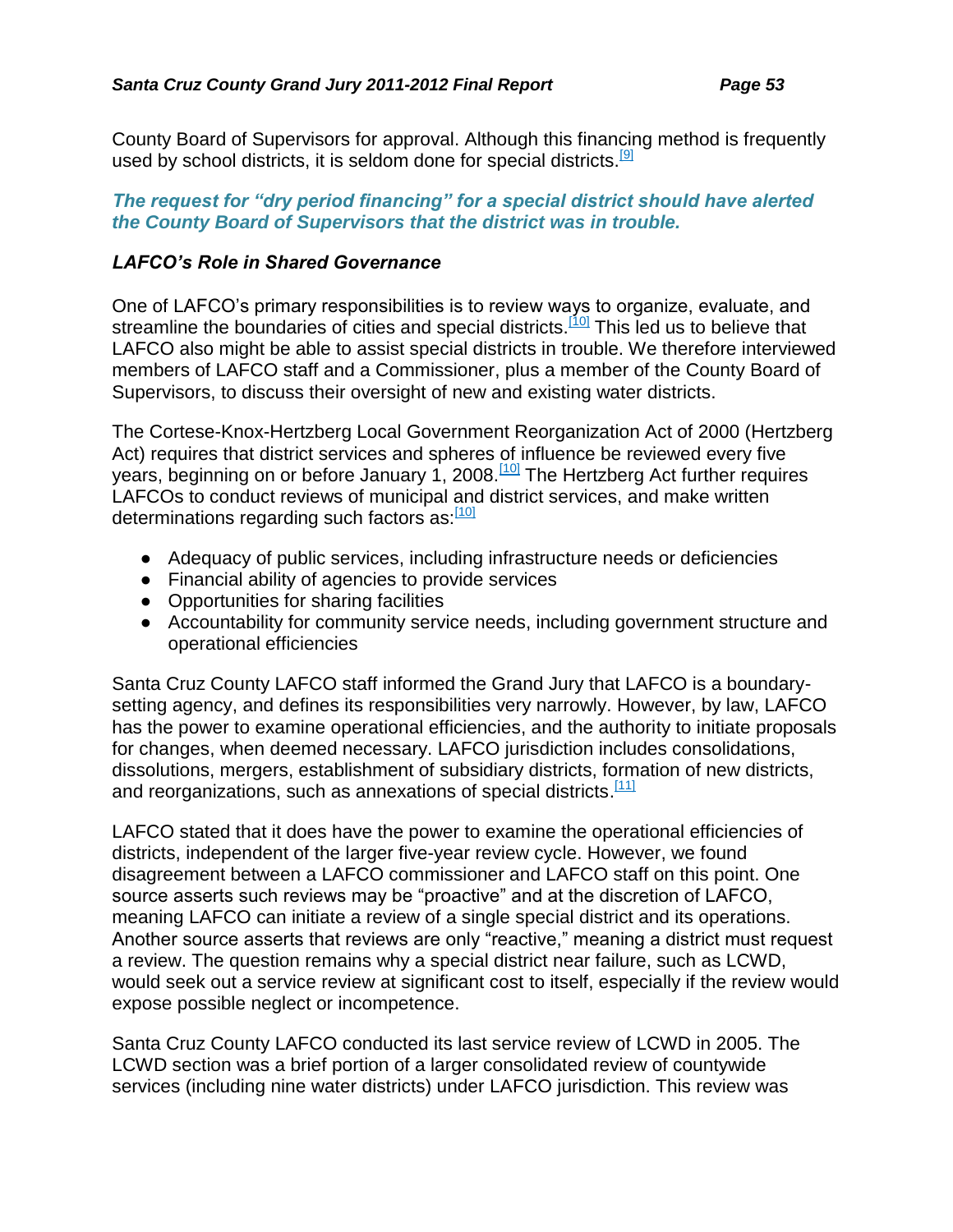largely descriptive rather than evaluative, more similar to a job description than to a performance review.<sup>[12]</sup>

#### *Although this review could have been a useful opportunity to assess LCWD's needs, there was no exploration of LCWD's problems.*

Santa Cruz County LAFCO has not always utilized the consolidated "Countywide Service Review" approach. This type of review was formally adopted by LAFCO in December 2007.<sup>[13]</sup> Interviewees characterized the service reviews as sometimes perfunctory and lacking in prescriptive remedies for problems. One district manager wasn't certain if he had ever seen a review for his district. Another interviewee told the Grand Jury that service reviews were being done with self-reported information supplied by the districts, without vetting for accuracy by LAFCO. A third official stated that service reviews were a "kind of checklist."

#### *LAFCO's Budget and Fees*

According to a staff memo to the LAFCO Commissioners (February 29, 2012).<sup>[14]</sup> "LAFCO is now expecting local agencies with sphere adoption or amendment proposals to prepare, or fund LAFCO to prepare, the needed service reviews." It is not clear if this is a formal policy or an informally adopted work procedure. Either way, LAFCO is not independently pursuing service reviews of special districts, but instead is simply waiting for the districts to come to them.

It appears an action can be initiated by voters or property owners, but only if they can afford to pay the costs of performing the review. While LAFCO budgets have historically maintained a litigation reserve, there is only a small budget item for hiring outside consultants to conduct service reviews. In spite of repeated attempts, the Grand Jury was unable to determine how much an adequate review of LCWD or any single special district would cost.<sup>[15]</sup>

The State does not provide any funding for LAFCOs. However, Santa Cruz County LAFCO does receive budget approval and funding from the Santa Cruz County Board of Supervisors, and dues from each city and special district, as well as revenue from application and proposal fees. LAFCO has an extensive schedule of fees for applications and services.<sup>[16]</sup> For example, the initial deposit fee for a boundary change application is \$5,150. The estimated application cost for LCWD to merge with another water district is about \$15,000.<sup>[17]</sup> It is important to note that the schedule of fees is simply an initial deposit for the applicant expenses. There is no schedule of fees that estimates total costs beyond the initial deposit for the services provided by LAFCO.

#### *LAFCO's Work Program and Priorities*

The Work Program proposed by LAFCO for 2012-2013 (Attachment D, LAFCO budget) includes activities of high, medium, and low priority. Highest priority tasks include: (1) public assistance with questions about boundary change procedures; (2) processing applications and conducting public hearings on applications; and (3) updating city and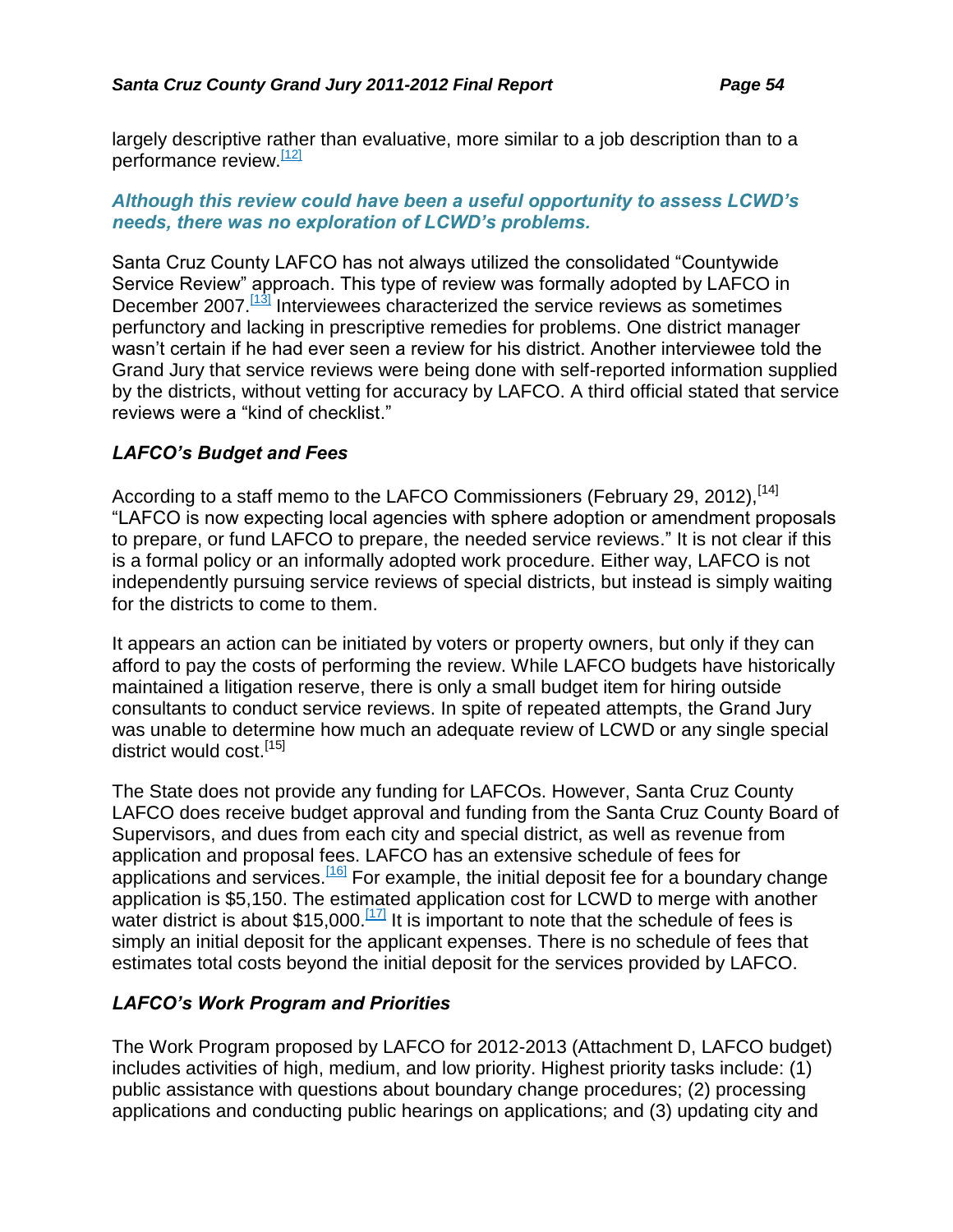district spheres of influence. In our county, sphere of influence study applications are submitted before municipal service reviews are conducted. Other LAFCOs in the State of California rank service reviews as a higher priority than boundary changes.<sup>[19]</sup> Santa Cruz County LAFCO has a backlog of required special district reviews, but has no plans to study them this coming fiscal year (Attachment C of budget).

During the course of this investigation, we learned that LAFCO has the authority to exert considerable influence over service districts by using political leverage and the "soft power" of persuasion when reviewing sphere of influence proposals. One agency representative stated that LAFCO could conduct service reviews "as narrowly or as broadly as it preferred." After public hearings LAFCO can approve or deny any application. If LAFCO approves, it can impose terms and conditions. The only ways to challenge a LAFCO decision are to appeal the decision to LAFCO itself, or file suit in court. $\frac{[20]}{[20]}$ 

One example of LAFCO influence is its response to the Bonny Doon Fire District proposal. In 2008 Bonny Doon residents petitioned LAFCO to establish a Sphere of Influence for the Bonny Doon Fire Protection District, and remove Bonny Doon from the Sphere of Influence of County Service Area 48 (Cal Fire). After hearings and litigation, LAFCO denied the Bonny Doon petition, stating that the financial loss to Cal Fire would negatively impact the level of services being provided in other communities. Nonetheless, LAFCO staff did offer suggestions to relevant parties that could possibly improve fire protection and response times. $\frac{[21]}{[21]}$ 

More recently, LAFCO has specified conditions for approvals of the City of Santa Cruz and University of California, Santa Cruz, petitions to expand water and sewer services beyond the city limits. LAFCO added conditions to the petition requiring the City and the University to indemnify LAFCO against any future litigation, to pay all LAFCO costs of processing the applications, and to apply to annex the lands within the proposed 240 acre expanded campus area.<sup>[22]</sup>

#### *Who is Responsible for a Failing District and When Should Action Be Taken?*

So who is ultimately responsible when a special district shows signs of trouble, and when should action be taken? If a special district needs help, someone should be paying attention and feeling compelled to act sooner rather than later. The Grand Jury believes a thorough review and possible reorganization of the district is required.

The process for reorganization of a special district may begin in one of three ways: by citizen petition whereby registered voters or landowners request a boundary change; by resolution of the County Board of Supervisors; or by LAFCO.<sup>[20]</sup> [10] According to the state guide, *It's Time to Draw the Line,* a citizen's guide to LAFCO, page 19, the Board of Supervisors can also start the process: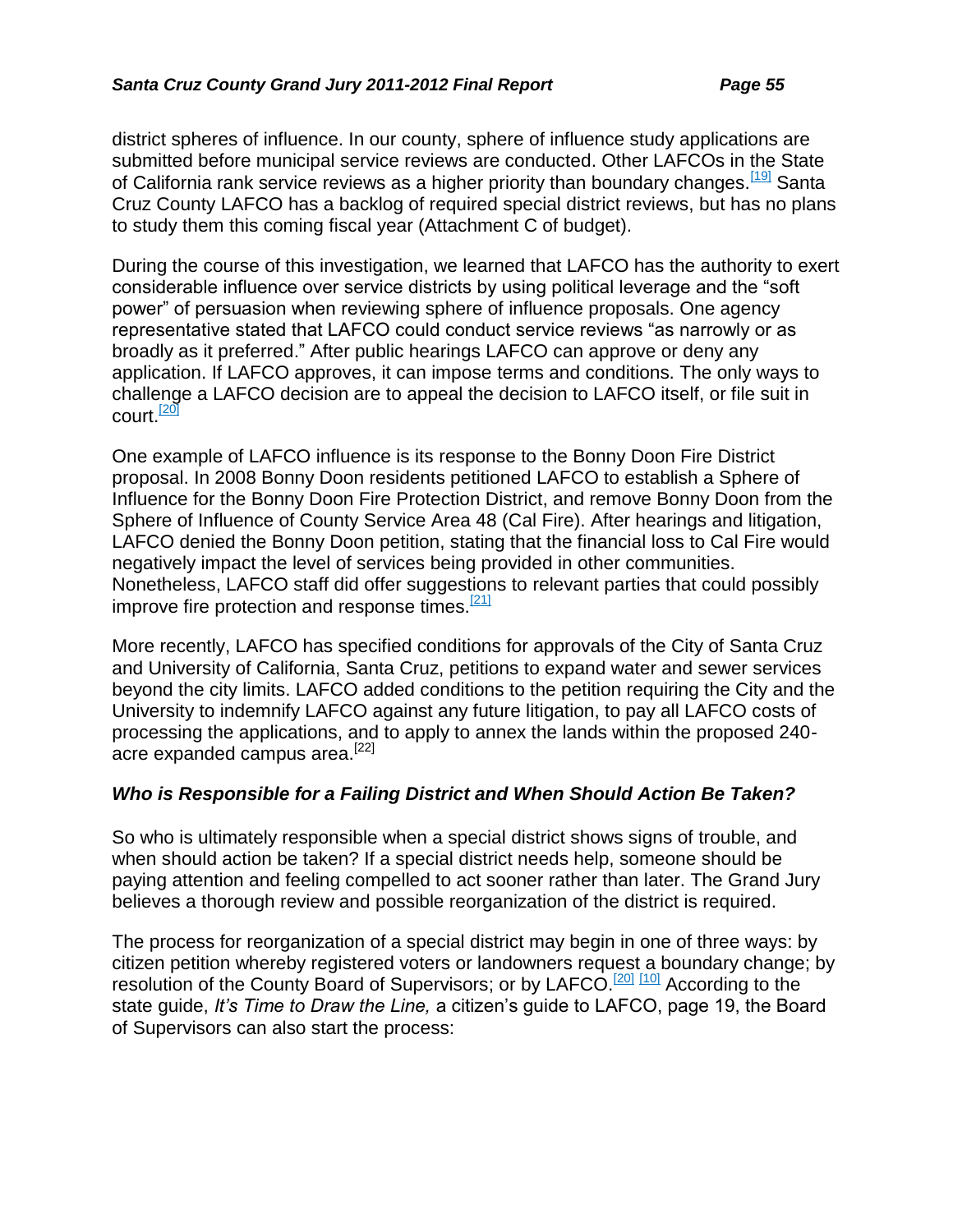*A county is always an affected agency because its boundaries include all of the cities and special districts in that county. Therefore, the county board of supervisors can initiate any boundary change in its county.*<sup>[20]</sup>

The third way to initiate change is for LAFCO to act of its own accord. Drawing on its knowledge from routine service reviews, LAFCO is in the best position to offer guidance when action becomes necessary. $\frac{[20]}{2}$ 

#### *Discussion*

At the close of our investigation, we realized that almost every interview seemed to bring us to the same conclusion: everyone said, "Not my job." LAFCO can and does indeed exert pressure that initiates change in some circumstances. However, LAFCO continues to fall back on citing that it is a "boundary-setting agency" and not an oversight agency. In the instance of water districts, CDPH stated in an interview that they look only at water quality and are not involved with other managerial or financial decisions. Other special water districts have interests and problems of their own.

Consequently, citizens are the ones who lose when government officials adhere to narrow constructions of their own roles and responsibilities. Under the guise of deferring to local control, some agencies may assume a hands-off position regarding independent special districts, to the detriment of county taxpayers and citizens as a whole.

Inaction has resulted in a shortfall of an estimated \$2.5 to \$3 million for the essential repairs of the deteriorating infrastructure in the case of LCWD. The Grand Jury questions whether ignoring immediate problems, in favor of an unspecified longer-term solution, is a sound way to do business. Ultimately, everyone pays when a special district fails.

#### *The net result is that LAFCO is not completely fulfilling its statutory obligations as defined by the Hertzberg Act.*

#### **Findings**

**F1.** When a special district fails due to neglect or poor practice, the financial burden falls upon the county taxpayers.

**F2.** When problems in special districts occur, there is no clear cooperative path of response for addressing those problems.

**F3.** LAFCO underutilizes reviews that would allow for early problem detection and evaluation of independent special districts.

**F4.** LAFCO has the ability and the responsibility (per Government Code Section 56430) to do service reviews at least every five (5) years; however, they are not being completed in a timely or effective manner.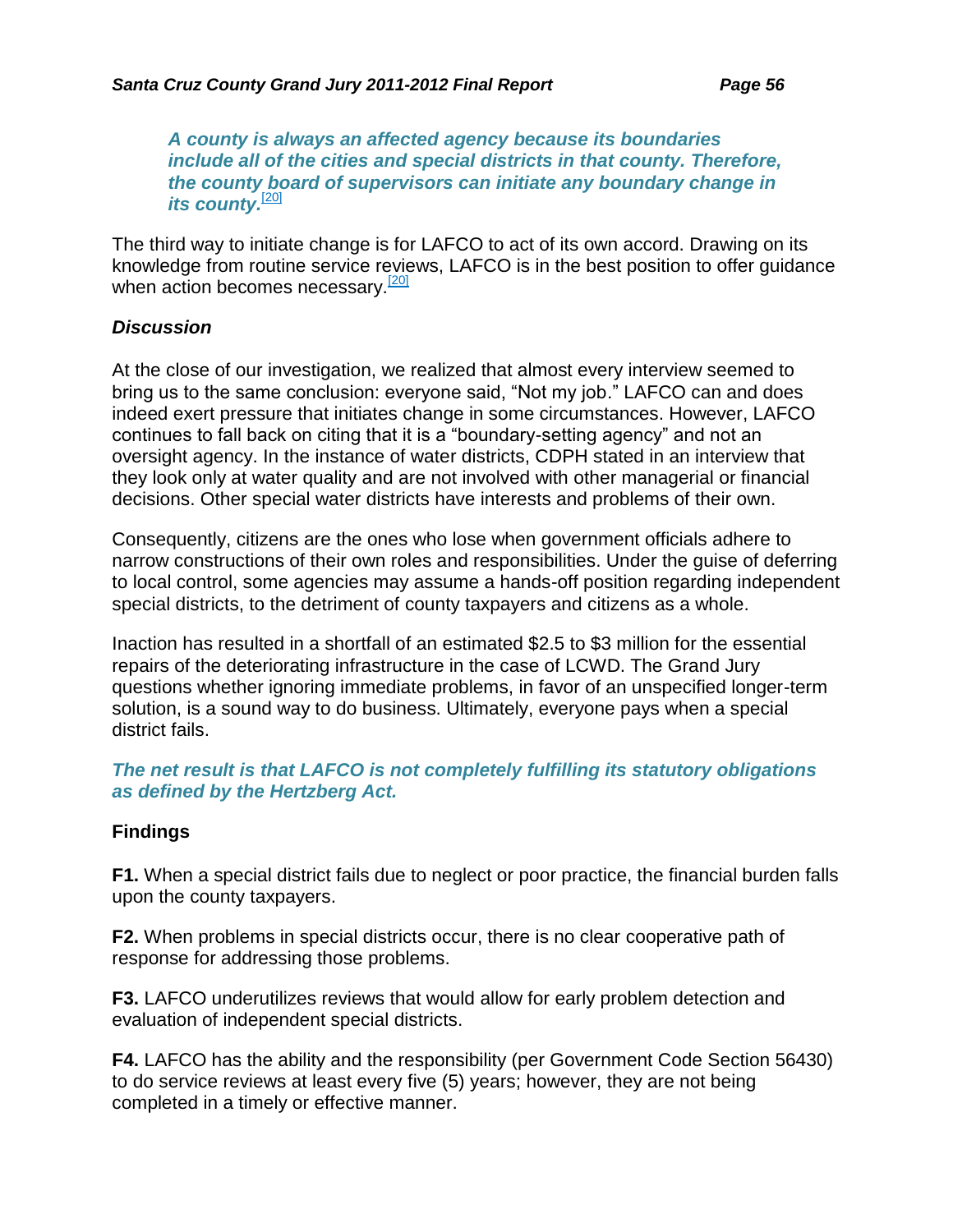**F5.** LAFCO asserts that a general lack of funding prevents the performance of proactive and comprehensive service reviews, yet they selectively pursue funding for other purposes.

**F6.** LAFCO, external agencies, and citizens have conflicting interpretations of the scope and frequency of service reviews for special districts.

#### **Recommendations**

**R1.** Once a problem is identified within a special district, LAFCO should proactively conduct a thorough service review of that district, with the aid of state and county agencies.

**R2.** To protect the public interest, the Board of Supervisors should work with LAFCO to initiate special reviews that adequately examine the effectiveness of service delivery, especially when unaddressed chronic problems are discovered.

**R3.** LAFCO should adopt policies to ensure proactive service reviews are completed, to safeguard the proper functioning of a district. These reviews should be in addition to, and independent of, sphere of influence studies.

**R4.** LAFCO should budget adequately for professional services to conduct proactive service reviews, and maintain sufficient reserves for unanticipated service reviews of special districts.

**R5.** Service reviews should be designed as diagnostic assessments with recommendations to the special district, County Board of Supervisors, and LAFCO Commissioners, in order to pinpoint, make transparent, and preemptively resolve special district problems.

#### **Commendations**

**C1.** The Santa Cruz County Auditor-Controller's Office should be commended for providing assistance and professional services to Lompico County Water District.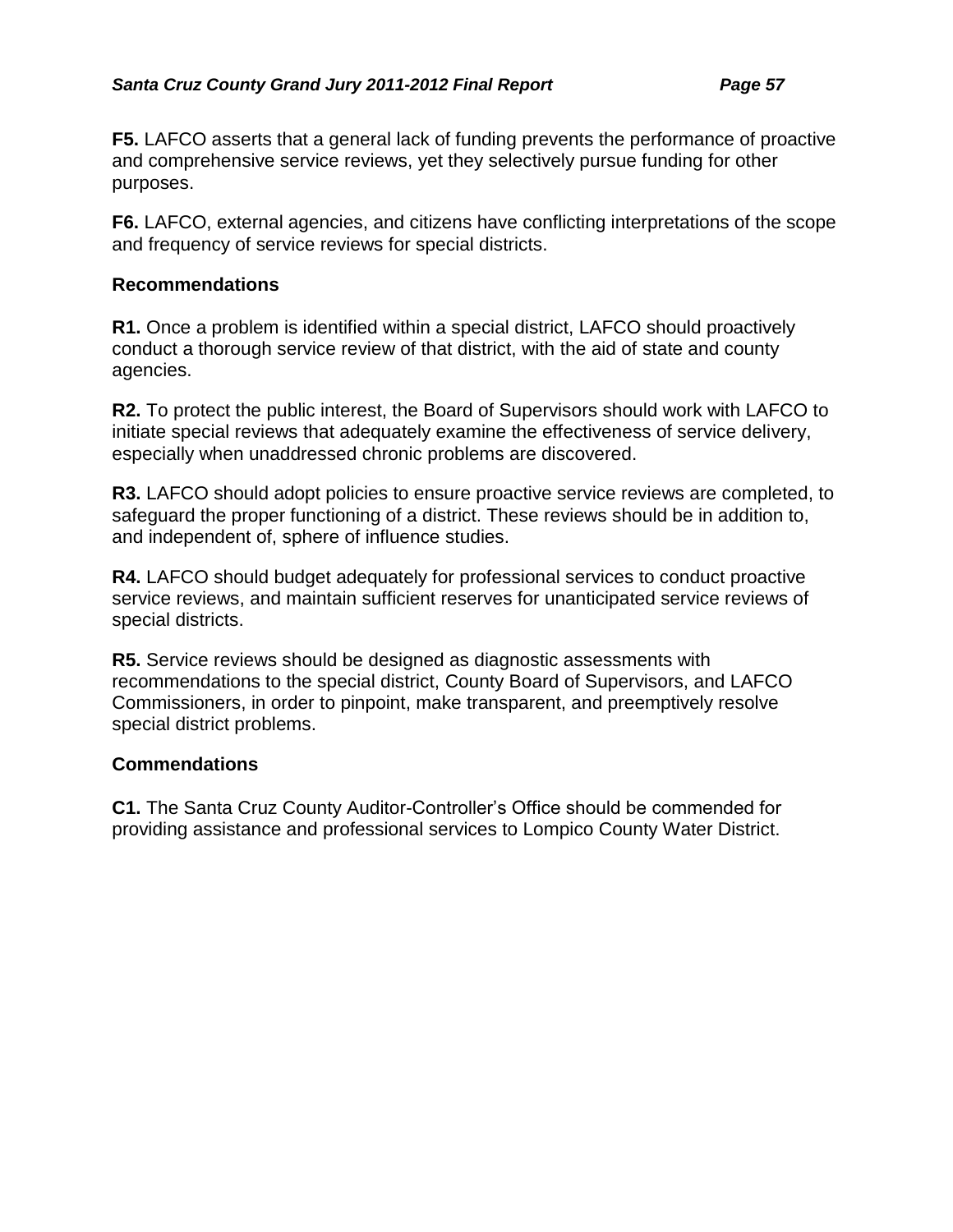| <b>Respondents</b>                               | <b>Findings</b>  | <b>Recommendations</b>                                            | <b>Respond Within/</b><br><b>Respond By</b> |
|--------------------------------------------------|------------------|-------------------------------------------------------------------|---------------------------------------------|
| <b>LAFCO</b><br><b>Commissioners</b>             | $F1-F6$          | R1, R3-R5                                                         | 90 days<br>October 1, 2012                  |
| <b>LAFCO</b><br><b>Executive Officer</b>         | $F1-F6$          | R <sub>1</sub> , R <sub>3</sub> -R <sub>5</sub>                   | 60 days<br>September 1, 2012                |
| Santa Cruz County Board of<br><b>Supervisors</b> | F1-F3, F5,<br>F6 | R <sub>1</sub> , R <sub>2</sub> , R <sub>4</sub> , R <sub>5</sub> | 90 days<br>October 1, 2012                  |
| <b>Santa Cruz County Auditor-</b><br>Controller  | F <sub>5</sub>   |                                                                   | 60 days<br>September 1, 2012                |

#### **Responses Required**

#### **Definitions**

- **CDPH:** *California Department of Public Health*.
- **CSA:** *County Service Area* A CSA is a special taxing district, similar to a special district, in that it is empowered by state law to provide specific services within a specified boundary; however, a CSA stays under the governance of the County Board of Supervisors. Road maintenance and sewer districts can fall into this category. Water and fire districts are generally set up as independent special districts.
- **Dry Period Financing:** A method of paying bills used by public agencies during the months prior to receiving monies from the distribution of property tax payments. The County Auditor-Controller "loans" the money to the agency and then later deducts that amount from the property tax money assigned to that agency.
- **Hertzberg Act:** Cortese-Knox-Hertzberg Local Government Reorganization Act of 2000 redefined LAFCO's jurisdiction by combining and adding to several prior laws. Gives LAFCO authority to: approve boundaries; form, merge and dissolve districts and annex territories.
- **LAFCO:** *Local Agency Formation Commissions* The independent commissions created by the California Legislature to control the boundaries of cities and most special districts.
- **LCWD:** *Lompico County Water District*.
- **Lompico Board of Directors:** Five citizens residing within the geographical boundaries of the LCWD, elected by the community to govern the water district.
- **Service Review (Municipal Service Review or MSR):** A comprehensive study designed to better inform LAFCO, local agencies, and the community about the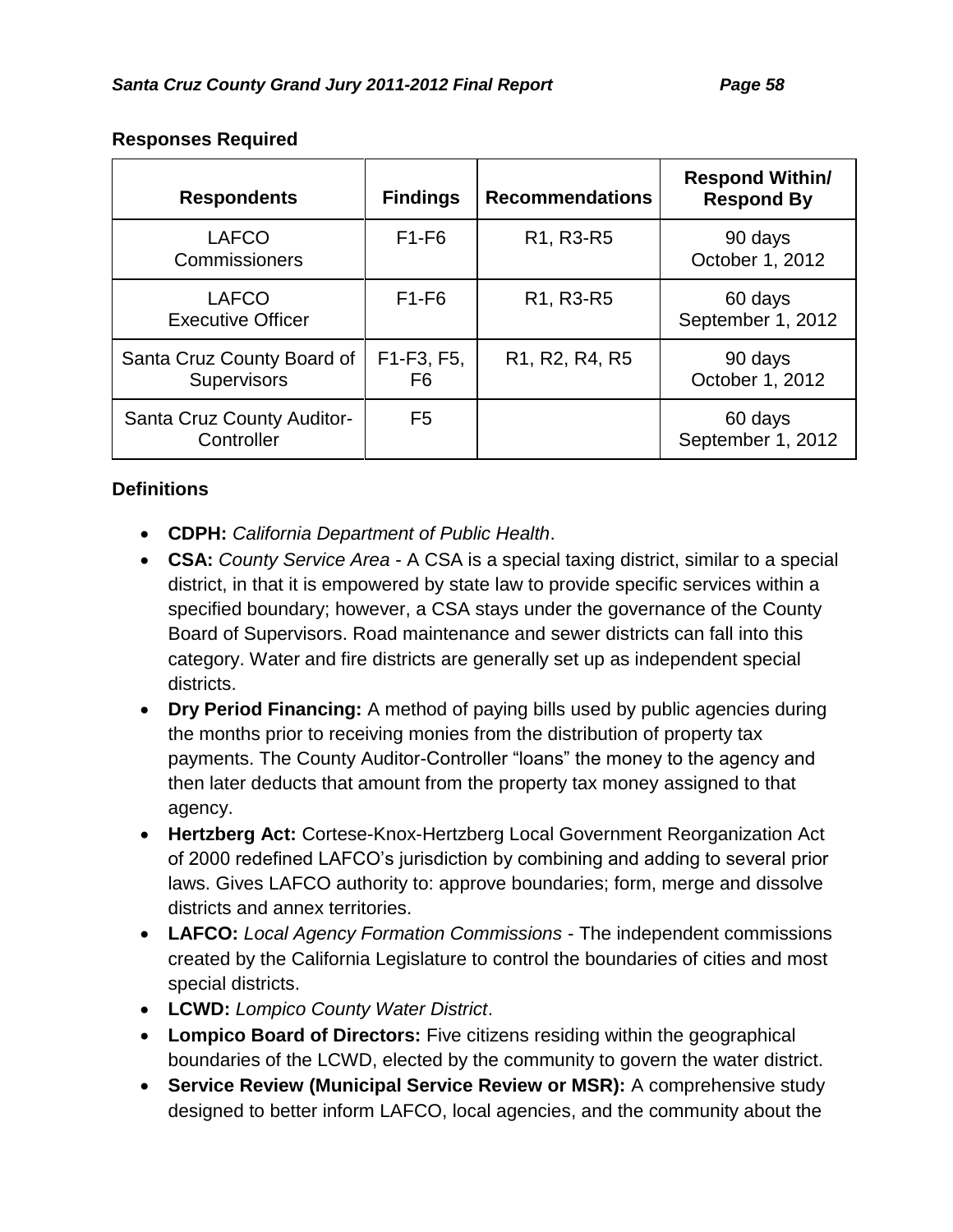performance of municipal services. Service Reviews capture and analyze information about the governance and operations of service providers, and identify opportunities for greater coordination and cooperation between providers.

- **Shared Governance:** Governance based on cooperation and interaction between multiple stakeholders.
- **SLVWD:** *San Lorenzo Valley Water District.*
- **Special District:** A separate local government entity, unique to California, that delivers a limited number of public services to a geographically limited area.
- **Sphere of Influence:** The physical land boundaries defining a service area, or potential future area, to which a local agency will or may provide services.
- **SVWD:** *Scotts Valley Water District.*

#### **Sources**

1. Santa Cruz 2009-2010 Grand Jury. 2010. "Up a Creek without a Financial Paddle – The Lompico County Water District." Accessed April 17, 2012. http://www.co.santacruz.ca.us/grandjury/GJ2010\_responses/Up\_the\_Creek.pdf

2. White, Kimberley. 2012. "San Lorenzo Valley Water District to conduct studies ahead of possible merger with Lompico." *Santa Cruz Sentinel,* April 24. Accessed May 11, 2012. http://www.santacruzsentinel.com/ci\_20472558/san-lorenzo-valley-water-districtconduct-studies-ahead

3. Senate Local Government Committee. 2002. "What's So Special About Special Districts?" 3rd ed. Sacramento, CA.

4. California Department of Public Health website. California Water Code Section 30520-31007. Accessed April 26, 2012. http://www.cdph.ca.gov/certlic/drinkingwater/Pages/Publications.aspx

5. Burke, Peter, 2012. "Lompico water project nears a head." *Press-Banner.com*, May 3. Accessed May 7, 2012. http://www.pressbanner.com/view/full\_story/12152770/article-Lompico-water-project-nears-a-head

6. Sacramento County Grand Jury. 2011. "Rio Linda/Elverta Community Water District: Legacy of Dysfunction." May 16. Sacramento, CA. Accessed June 18, 2012. http://www.sacgrandjury.org/reports/10-11/RioLinda-Final%202011.pdf

7. White, Kimberly. 2011. "Former Lompico Water District manager charged with filing false reports." *Santa Cruz Sentinel*, March 30. Accessed April 12, 2012. http://www.santacruzsentinel.com/rss/ci\_17736538?source=rss

8. California State Controller. 2010. Annual Report. "Financial Transactions Concerning Special Districts of California." Sacramento, CA. http://www.sco.ca.gov/Files-ARD-Local/LocRep/districts\_reports\_0910\_specialdistricts.pdf